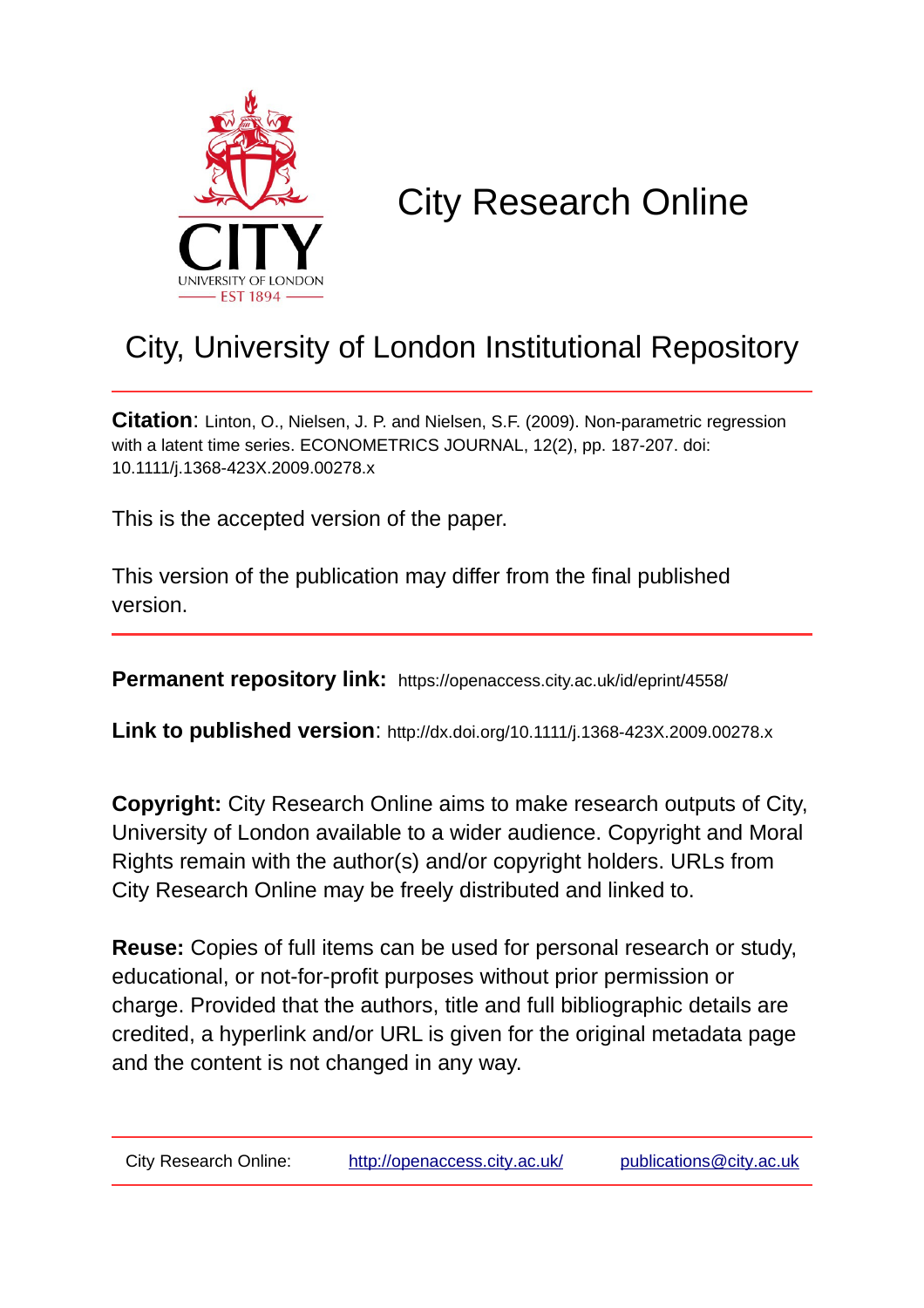# **Nonparametric Regression with a Latent Time Series**

**Oliver Linton**<sup>∗</sup> *(London School of Economics)* 

# **Jens Perch Nielsen†**

*(Cass Business School)* 

# **Søren Feodor Nielsen‡**

*(University of Copenhagen)* 

DP No: EM 2009 538 Houghton Street October 2009 London WC2A 2AE

 The Suntory Centre Suntory and Toyota International Centres for Economics and Related Disciplines London School of Economics and Political Science Tel: 020 7955 6674

<sup>∗</sup> Department of Economics, London School of Economics, Houghton Street, London WC2A 2AE, United Kingdom. E-mail address: o.linton@lse.ac.uk. Thanks to the ESRC and Leverhulme foundations for financial support. This paper was partly written while I was a Universidad Carlos III de Madrid-Banco Santander Chair of Excellence, and I thank them for financial support. †

Cass Business School, London. Email address: Jens.Nielsen.1@city.ac.uk

<sup>‡</sup> Department of Mathematical Sciences, University of Copenhagen, Universitetsparken 5, DK-2100 Copenhagen Ø, Denmark. E-mail address: feodor@stat.ku.dk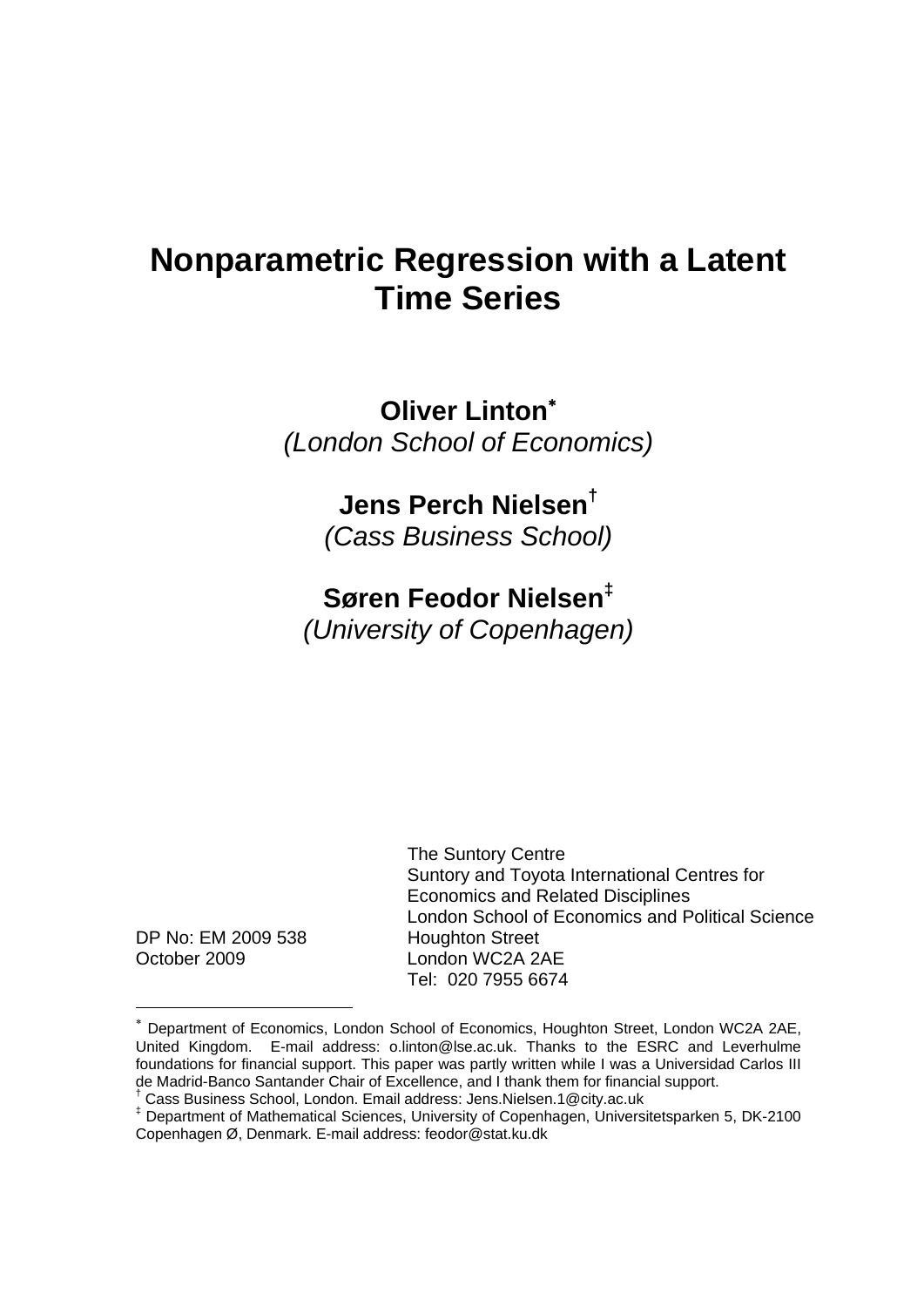#### **Abstract**

In this paper we investigate a class of semiparametric models for panel datasets where the cross-section and time dimensions are large. Our model contains a latent time series that is to be estimated and perhaps forecasted along with a nonparametric covariate effect. Our model is motivated by the need to be flexible with regard to functional form of covariate effects but also the need to be practical with regard to forecasting of time series effects. We propose estimation procedures based on local linear kernel smoothing; our estimators are all explicitly given. We establish the pointwise consistency and asymptotic normality of our estimators. We also show that the effects of estimating the latent time series can be ignored in certain cases.

**Keywords and Phrases**: Kernel Estimation; Forecasting; Panel Data; Unit Roots

**AMS (2000) subject classification**: 62G07.

© **The authors. All rights reserved. Short sections of text, not to exceed two paragraphs, may be quoted without explicit permission provided that full credit, including © notice, is given to the source.**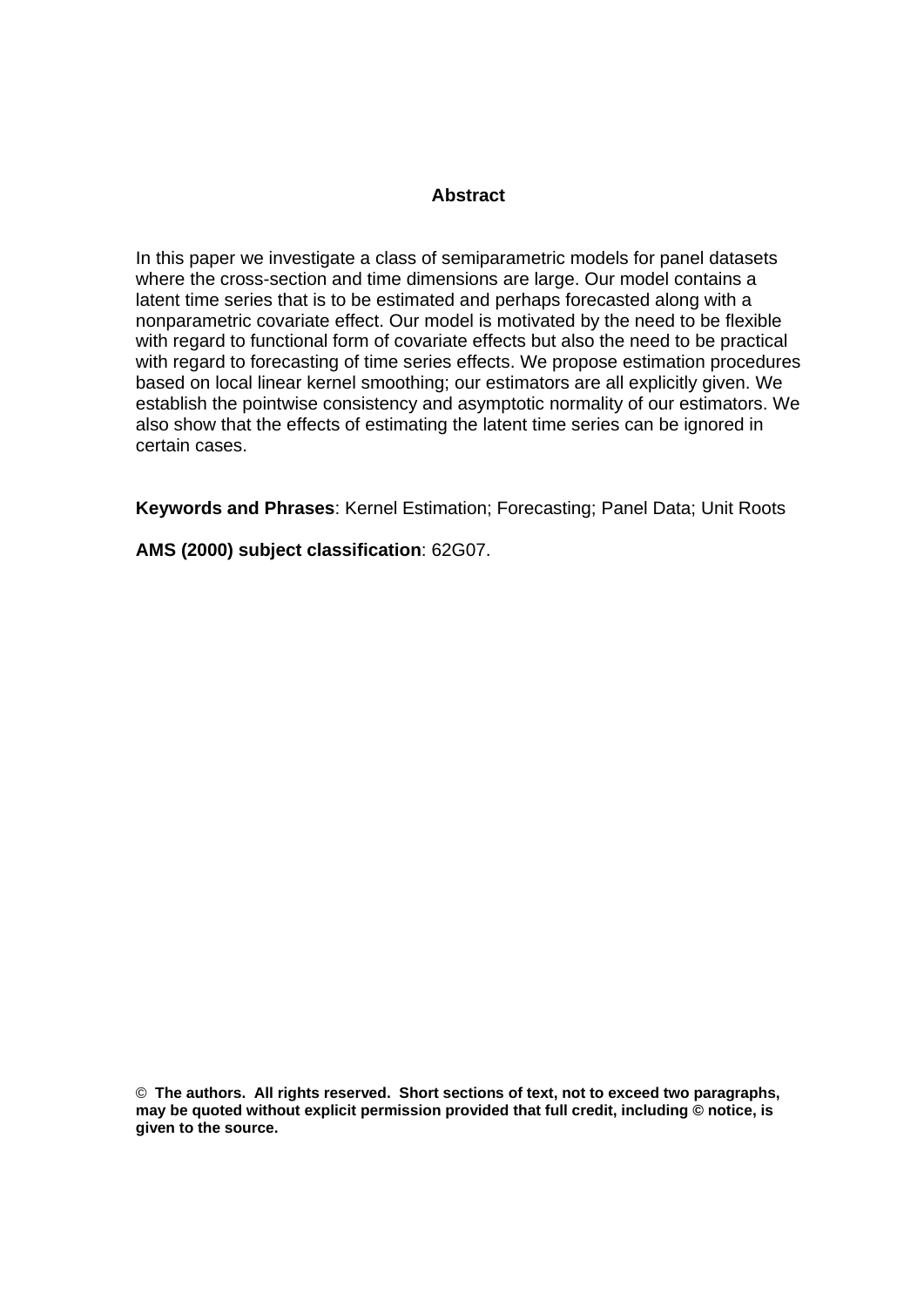## 1 Introduction

Panel data are found in many contexts. Traditionally, it is associated with a series of household surveys conducted over time on the same individuals for which the cross-sectional dimension is large and the time series is dimension is short. Parametric methods appropriate for this kind of data can be found in Hsiao (1986). There has also been some work on semiparametric models for such data, see for example Kyriazidou (1997), and nonparametric additive models, Porter (1996). The increase in the length of time series available for these data has lead to some interest in the application of time series concepts, see for example Arellano (2003). More recently, there has been work on panel data with large cross-section and time series dimension, especially in finance where the datasets can be large along both dimensions and in macro where there are many series with modest length time series. Some recent works include Phillips and Moon (1999), Bai and Ng (2002), Bai (2003,2004), and Pesaran (2006). These authors have addressed a variety of issues including nonstationarity, estimation of unobserved factors, and model selection. They all work with essentially parametric models.

In this paper we investigate a class of semiparametric models for such datasets. Our model contains a latent time series that is to be estimated along with a nonparametric covariate effect. Our model is motivated by the need to be flexible with regard to functional form of covariate effects but also the need to be practical with regard to forecasting of time series effects. Our main contribution in fact is to provide results that support subsequent time series analysis on the latent time series, and for this purpose it is desirable and important to not require the latent time series to be stationary. Our framework is consistent with the influential model of Carter and Lee (1992) for US mortality. Some other related works in econometrics include Connor and Linton (2002), who applied a similar model to a large financial panel dataset. See also Fengler, Härdle and Mammen (2006) and Mammen, Støve, and Tjøstheim (2006). We propose estimates of the nonparametric component and the latent time series that are based on least squares objective functions and are defined in closed form. We establish the pointwise asymptotic distribution of our estimator of the nonparametric component and the joint distribution of the estimated latent time series in the case where the time series length is fixed. We then establish some properties in the case where the time series length increases to infinity at some rate. In many cases one wants to do further modelling of the latent time series with a view to forecasting future values. We prove that the estimated latent time series is close enough to the true latent time series such that the estimation error can be ignored in such future analysis.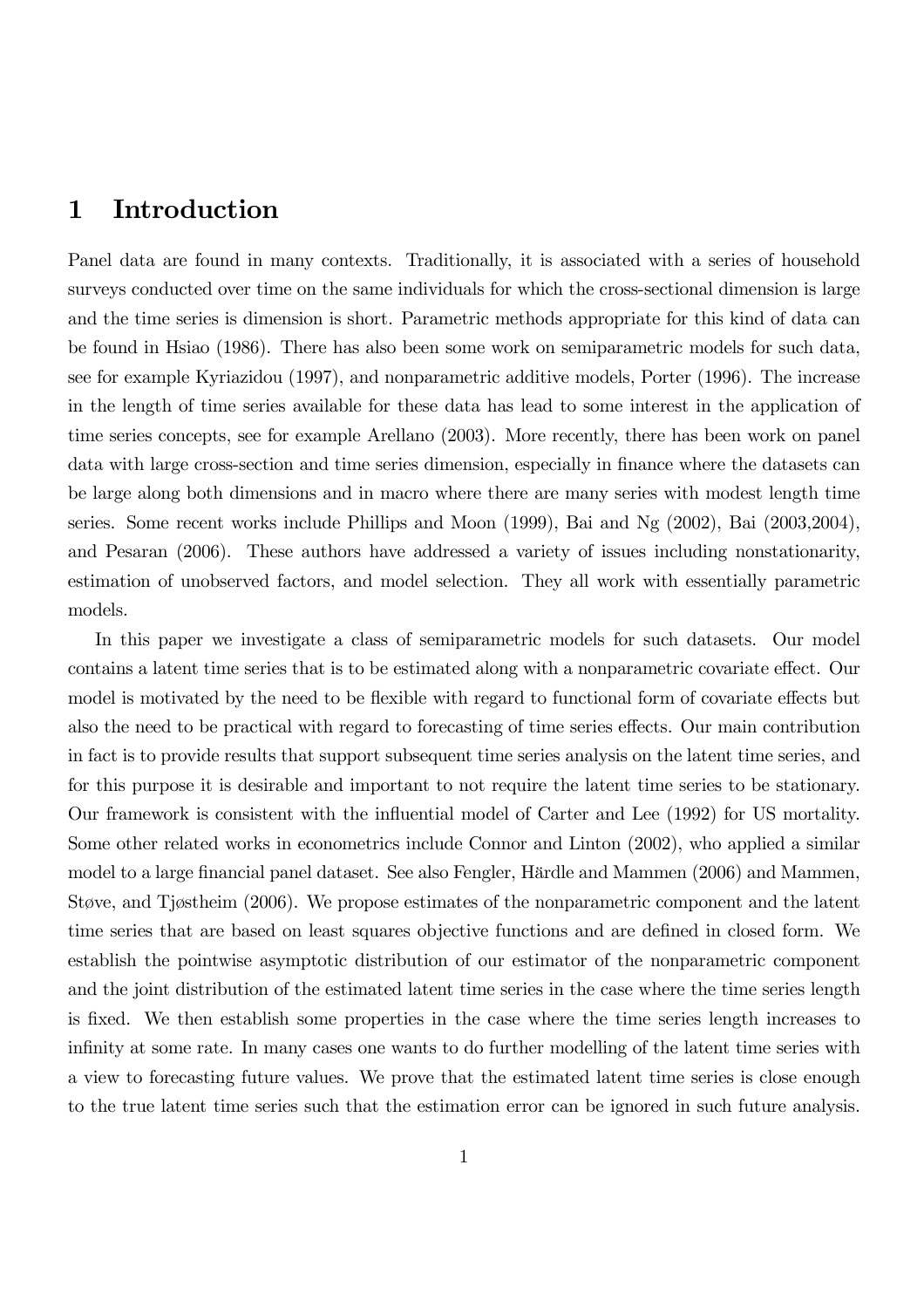We give an application on simulated data.

The paper is organized as follows. In section 2 we describe our model, while in section 3 we introduce our estimators of the key components. In section 4 we give the asymptotic properties of the estimates, while in section 5 we investigate the application of our estimates to further modelling strategies. We give some numerical evidence on the finite sample performance of our procedures in section 6, while section 7 concludes. All proofs are in the appendix.

#### 2 Model

We suppose that the data are generated as an unbalanced panel:

$$
Y_{i,t} = \theta_t + g(X_{i,t}) + u_{i,t}, \quad i = 1, \dots, n_t, t = 1, \dots, T,
$$
\n(1)

where the unobserved errors  $(u_{i,t})_{i,t}$  satisfy at least the conditional moment restriction  $E[u_{i,t}|X_{i,t}, \theta_t] =$ 0. Here,  $(\theta_t)_t$  is an unobserved time series, while  $(X_{i,t})_{i,t}$  are observed covariates. We shall assume throughout that  $(\theta_t)_t$  is independent of the observed covariates and errors. The distribution theory requires additional conditions on the errors and the covariates to ensure that laws of large numbers and central limit theorems hold, we discuss this further below. The model is a semiparametric panel data model and some aspects of this have been discussed recently in for example Fan and Li (2004), Fan, Huang, and Li (2007), and Mammen, Støve, and Tjøstheim (2006), although our assumptions will be more general in some cases and our focus is different. In particular, the focus of our paper is on the latent time series  $(\theta_t)_t$  itself. In practice we expect the distribution of observed and unobserved variables to change over time, and this is allowed for in our model. For example, we wish to allow the covariates to have potentially time-varying densities  $f_t$ , i.e.,

$$
X_{i,t} \sim f_t, \quad i = 1, \dots, n_t. \tag{2}
$$

This is different from most previous treatments of this model.

The model can also be thought of as an additive nonparametric regression model in covariates  $t/T$  and  $X_{i,t}$  except that the function  $t \mapsto \theta_t$  is not assumed to be smooth or even continuous, so most extant theory for additive regression models cannot be applied.

Our aim is to estimate the unknown smooth regression function  $g(\cdot)$  and the time series  $(\theta_t)_t$  from a sample  $\{Y_{it}, X_{it}, i = 1, \ldots, n_t, t = 1, \ldots, T\}$ . We allow the datasets to be unbalanced: the number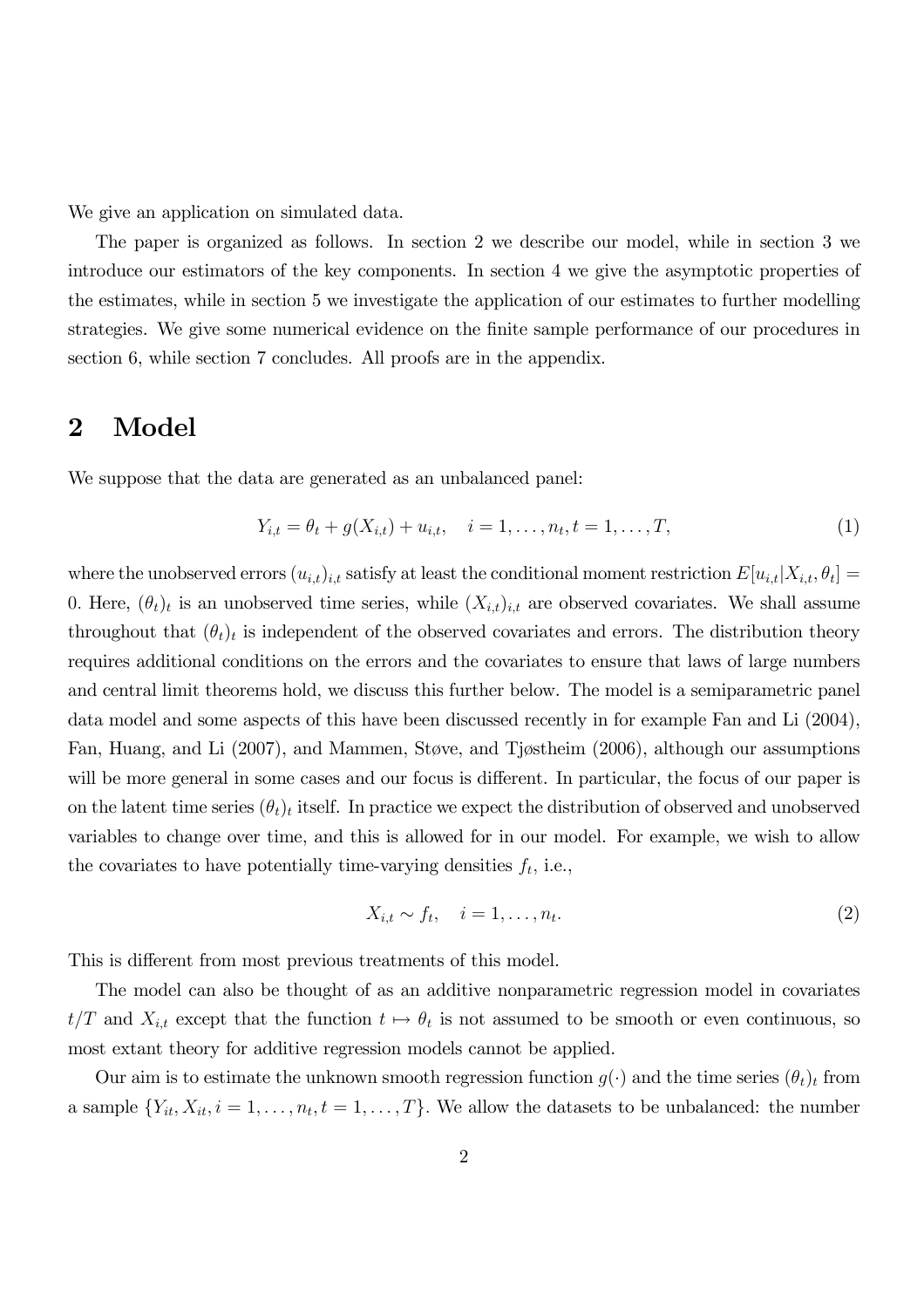of observations in each time period, denoted  $n_t$ , and the number of time periods for each observation, denoted  $T_i$ , are allowed to vary freely but are assumed independent of all other randomness.

Observe that the mean of  $Y_{i,t}$  is

$$
E[Y_{i,t}] = E[\theta_t] + \int g(x)f_t(x)dx.
$$
\n(3)

Without further restrictions, the mean of the latent process  $\{\theta_t\}$  and the function  $g(\cdot)$  are not separately identified. Clearly, we may subtract a constant from  $\theta_t$  and add it to the function g without changing the distribution of the observed data. In the context of additive models, for example Linton and Nielsen (1995), it is common to assume that  $E[g(X)] = 0$ . However, since we wish to allow for the possibility that the covariate distribution is nonstationary, this is not an attractive assumption. One could instead assume that for example  $E[g(X_{i,1})] = 0$ , which would be consistent with nonstationary covariates. We instead put restrictions on the process  $\{\theta_t\}$ . A restriction on the mean of  $\theta_t$  would effectively rule out nonstationarity in that component. Therefore, we shall impose that  $\theta_1 = 0$  (one could choose an arbitrary initial value instead, if this has better interpretation). This is consistent with the process  $\{\theta_t\}$  being a unit root process starting from the origin. It also allows the process  $\{\theta_t\}$ to be asymptotically stationary. We remark that there is an air of arbitrariness in the decomposition between  $\theta_t$  and  $g(X_{i,t})$  and whatever restriction is imposed cannot get around this. The quantity  $\varphi_t = E(Y_{it}|\theta_t, X_{it}) = \theta_t + g(X_{it})$  is invariant to the choice of identifying restriction. However, the quantity  $\varphi_t$  contains two sources of nonstationarity though,  $\theta_t$  and the changing mean of g due to the changing covariate distribution. It is of interest to separate out these two sources of nonstationarity by examining separately  $\theta_t$  and  $f_t$ .

We close this section with some motivation for considering the model (1). The model captures the general idea of an underlying and unobserved trend modifying the effect of a covariate on a response. For example, suppose that output of a firm  $Q$  is determined by inputs capital K and labour L but the production function  $F$  is subject to technological change  $a$  that affects all firms in the industry. This could be captured by the deterministic equation  $Q = aF(K, L)$ . Taking logs and adding a random error yields the specification (1) for  $Y_{it} = \log Q_{it}$ ,  $\theta_t = \log a_t$ , and  $g(.) = \log F(.)$ . Note that  $\partial \log Q / \partial \log a = 1$ , and this specification imposes the so-called Hicks Neutral technical change. In this case, the Total Factor Productivity or Solow Residual is  $\theta'(t)$ , the part of growth not explainable by measurable changes in the inputs. In the popular special case where the production function is homothetic, one can replace  $F(K_{it}, L_{it})$  by  $f(X_{it})$ , where  $X_{it}$  is the scalar capital to labour ratio.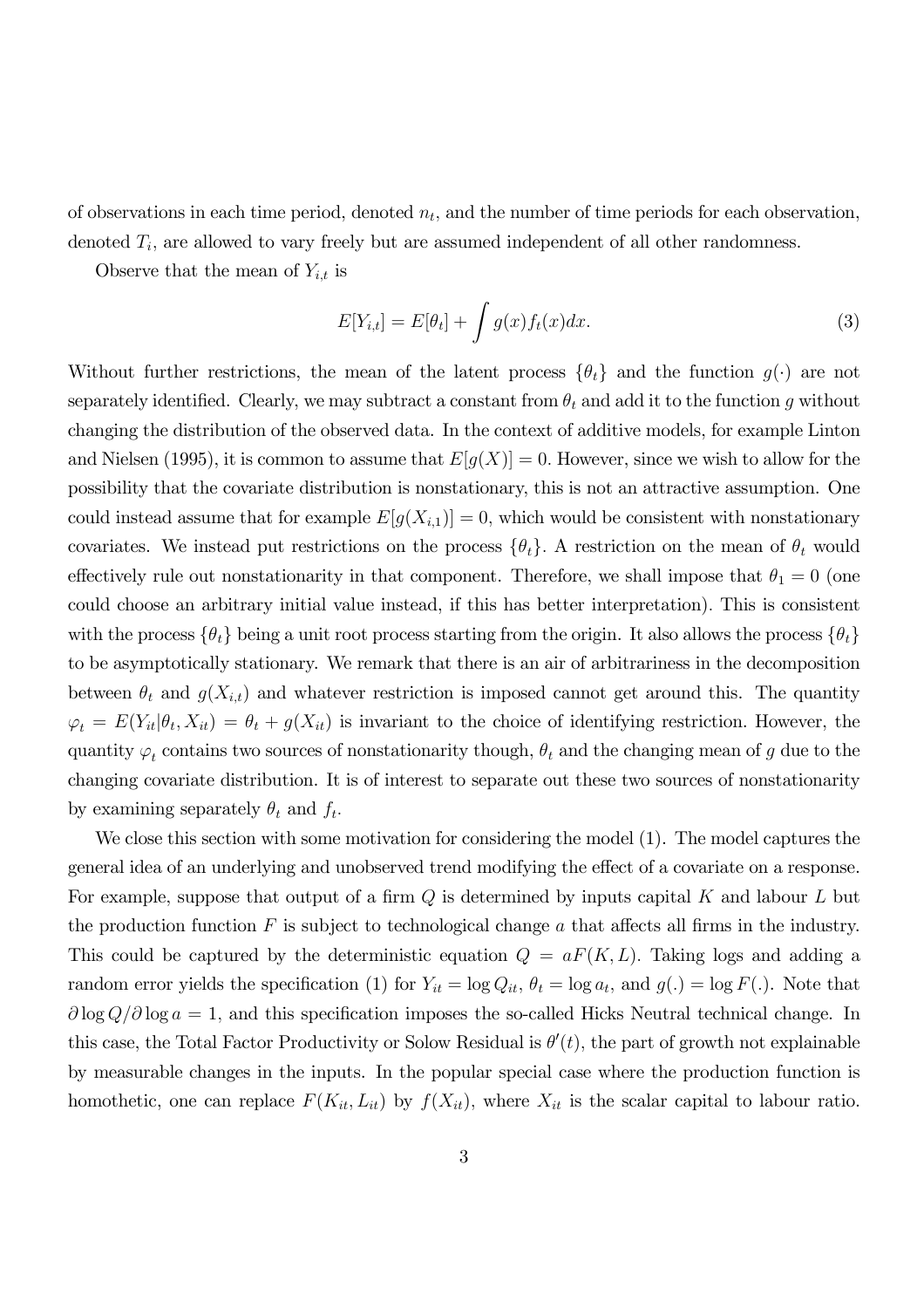Traditional econometric work chose particular functional forms for F like Cobb-Douglas or CES, and made  $\theta_t$  a polynomial function of time. However, there is not general agreement on the form of production functions, see Jorgensen (1986), and so it is well motivated to treat  $q$  as a nonparametric function. Likewise it is restrictive to assume a particular form that underpins how the technology should change and so we do not restrict the relationship  $t \mapsto \theta_t$ . The model assumption that  $\theta_1 = 0$ has a natural interpretation in this case as it corresponds to  $a_1 = 1$ , in which case  $Q_{i1} = F(K_{i1}, L_{i1})$ is a baseline level of production.

## 3 Estimation

We next present several methods for estimation of the unknown quantities. All our methods are based on minimizing sample sums of squared residuals. This has several advantages: it leads to closed form estimators; it only requires the conditional moment restriction  $E(u|X,\theta) = 0$  for consistency; it usually implies an efficient procedure under i.i.d. normal error terms as has been noted in earlier work. We also adopt the local linear regression paradigm because of its many advantages, Fan and Gijbels (1996). Extension to the local polynomial case is straightforward conceptually. Our estimation method is related to that considered in the paper of Mammen, Stove, and Tjostheim (2006) except that we consider different identification restrictions, which leads to a slightly different procedure. They consider a more general model with multiple covariates that enter in an additive fashion, which makes their procedure more complicated to describe. Also, they do not provide results for estimation of the latent time series, which is perhaps the main contribution of this paper.

We estimate  $(g(x), g'(x))$  for each x in a set X and  $\theta = (\theta_t)_{t=2,\dots,T}$  by minimizing the following integrated weighted sum of squares:

$$
\int \sum_{t=1}^{T} \sum_{i=1}^{n_t} (Y_{i,t} - \theta_t - g(x) - g'(x)(X_{i,t} - x))^2 K\left(\frac{X_{i,t} - x}{h_t}\right) d\nu(x)
$$
\n
$$
= \int \left(Y - A\theta - B_x \begin{bmatrix} g(x) \\ g'(x) \end{bmatrix}\right)^{\top} K_{x,h} \left(Y - A\theta - B_x \begin{bmatrix} g(x) \\ g'(x) \end{bmatrix}\right) d\nu(x), \tag{4}
$$

for some suitable measure  $\nu$  concentrated on X where  $\theta_1 = 0$ ,  $Y = (Y_{i,t})_{i=1,\dots,n_t,t=1,\dots,T}$ , while A and  $B_x$  are suitable "design matrices" of dimension  $N \times (T-1)$  and  $N \times 2$  respectively, where  $N = \sum_{t=1}^{T} n_t$ . The rows in  $B_x$  are of the form  $[1 \ X_{i,t} - x]$  and the typical row in A has a 1 in the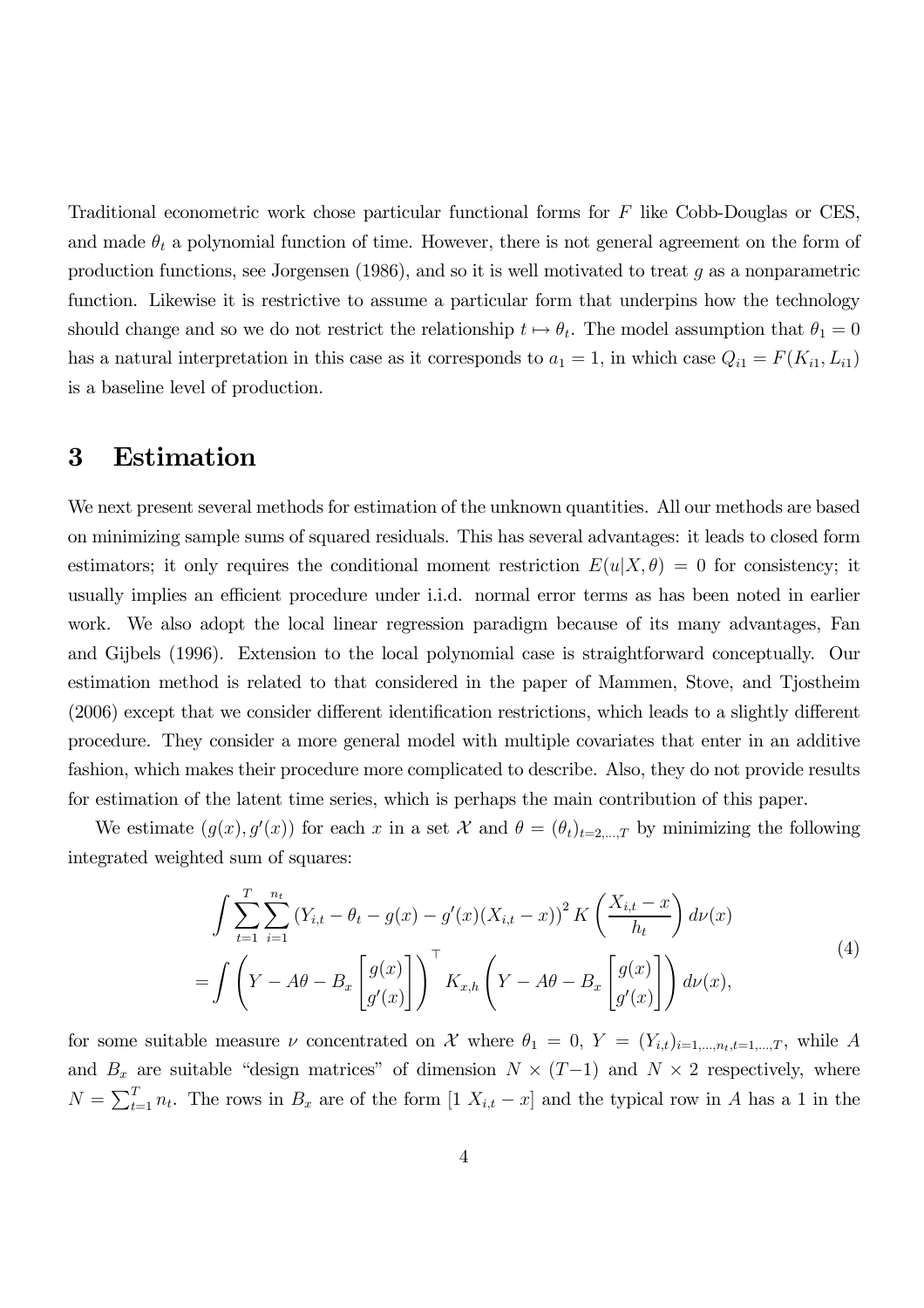t–1st place and zeros elsewhere if the row corresponds to an observation  $Y_{i,t}$  from the tth time period for  $t = 2, \ldots, T$ ; rows corresponding to observations  $Y_{i,1}$  from the first time period have all element equal to 0. Finally,  $K_{x,h}$  is the  $N \times N$  diagonal matrix with diagonal elements  $K((X_{i,t}-x)/h_t)$ , where  $h_t$  is a bandwidth sequence and K is a kernel function. For any fixed value of  $\theta$  the integrated sum of squares is minimized by minimizing the integrand. This leads to

$$
\begin{bmatrix}\n\hat{g}(x) \\
\hat{g}'(x)\n\end{bmatrix} = (B_x^\top K_{x,h} B_x)^{-1} B_x^\top K_{x,h}(Y - A\theta).
$$
\n(5)

We note that this is just the (pooled) local linear regression of  $Y - A\theta$  on X in the point x. Plugging this expression into (4) yields

$$
\int (Y - A\theta - W_{x,h}(Y - A\theta))^{\top} K_{x,h}(Y - A\theta - W_{x,h}(Y - A\theta))d\nu(x)
$$
  
=  $(Y - A\theta)^{\top} \int K_{x,h}(I_N - W_{x,h})d\nu(x)(Y - A\theta)$ 

where  $W_{x,h} = B_x (B_x^\top K_{x,h} B_x)^{-1} B_x^\top K_{x,h}$ . Minimizing this as a function of  $\theta$  yields the weighted least squares estimator

$$
\widehat{\theta} = \left(A^{\top} \int K_{x,h}(I_N - W_{x,h}) d\nu(x) A\right)^{-1} A^{\top} \int K_{x,h}(I_N - W_{x,h}) d\nu(x) Y
$$
\n
$$
= \left(\int A^{\top} K_{x,h}(I_N - W_{x,h}) A d\nu(x)\right)^{-1} \int A^{\top} K_{x,h}(I_N - W_{x,h}) Y d\nu(x) \tag{6}
$$

The integrals in the matrices in (6) are one-dimensional and can be computed by standard numerical integration routines. Moreover, simple expressions can be given for the matrices  $A^{\top}K_{x,h}(I_N - W_{x,h})A$ (see (21)) and  $A^{\dagger} K_{x,h}(I_N - W_{x,h})Y$ . Plugging (6) into (5) then gives the estimator of  $g(x)$  (and  $g'(x)$ ). It is worth noting that having derived the estimator of  $\theta$  and the estimator of g as a solution to a least squares problem does not prevent us from using different x's or another set of bandwidths (or even another choice of kernels) in the final estimation of  $g$ . This may be quite useful in some situations, perhaps especially when predicting future observations  $Y_{T+s}$  corresponding to a new covariate value x.

## 4 Asymptotic results

In this section we give some asymptotic properties of our estimators. Our main focus is in the estimation of the latent time series  $(\theta_t)_t$  but we also provide results for the estimator of g. The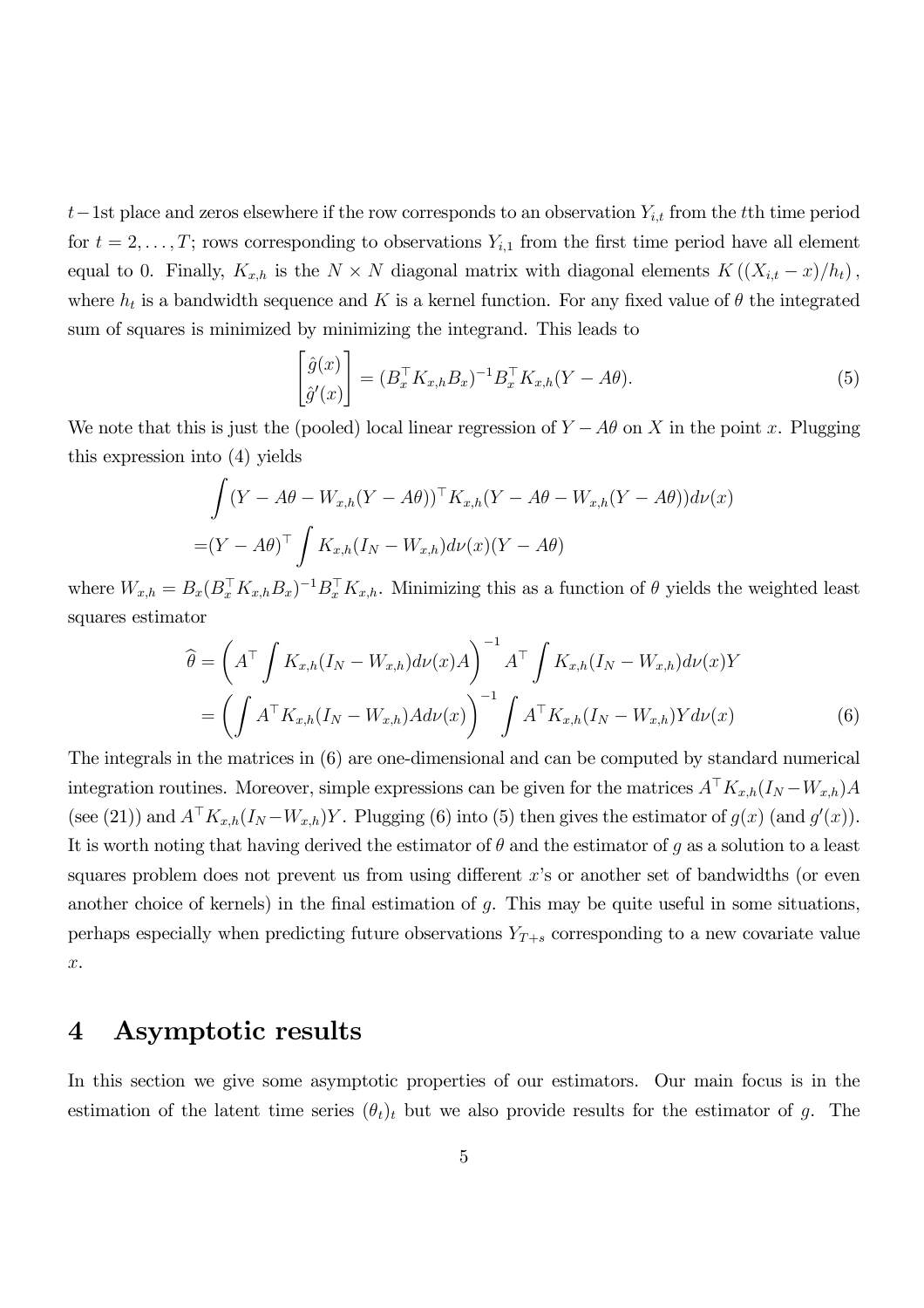first properties we give hold for the large  $N$  and fixed  $T$  case. Here we give the joint asymptotic distribution of the estimation error for the time series. We then give some results for the case where both quantities grow. Here the focus is on sufficient conditions that allow us to apply standard asymptotic results from time series theory to the estimated time series.

#### 4.1 Asymptotic results when  $T$  is fixed

We use the following regularity conditions, which as usual are sufficient but not necessary for our results.

ASSUMPTION A.

- 1. Suppose that  $X_{it}$  are independent across i and t, and identically distributed across i, while  $u_{i,t} = \sigma_t(X_{i,t}) \epsilon_{i,t}$ , where  $\epsilon_{i,t}$  are i.i.d. with mean zero and variance one and independent of  $X_{it}$ .
- 2. Suppose that  $d\nu(x) = \omega(x)dx$  for some density  $\omega$  and that  $\nu$  has compact support X.
- 3. Suppose that g is twice differentiable on the compact set  $\mathcal{X} \subset \bigcap_i \{x : f_t(x) > 0\}$ , and satisfies  $|g''(x) - g''(y)| \le C|x - y|$  for some constant C. The marginal densities  $f_t$  are (uniformly over t) continuous and strictly positive throughout  $\mathcal{X}$ . The conditional variance functions  $\sigma_t^2$  are (uniformly over t) continuous and strictly positive throughout  $\mathcal{X}$ .
- 4. Suppose that K is a Lipschitz-continuous density function symmetric about zero (a second order kernel) with compact support. Define  $||K||_2^2 = \int K(u)^2 du$  and  $\mu_j(K) = \int K(u)u^j du$ .
- 5. Suppose that  $N = \sum_{s=1}^{T} n_s \to \infty$  such that  $n_t/N \to \lambda_t \in [\underline{\lambda}, \overline{\lambda}] \subset (0, \infty)$  for each  $t = 1, ..., T$ .
- 6. There exists a sequence  $h = h(N)$  such that  $h_t/h \to b_t$ , where  $b_t \in [\underline{b}, \overline{b}] \subset (0, \infty)$  for all t, while  $h \to 0$  and  $Nh^5 \to 0$ .

We have maintained strong assumptions with regard to the errors. In principle, one can allow both cross-sectional dependence and time series dependence in the errors and most of our results go through with some modification of the limiting variances in some cases. However, note that the model itself induces cross-sectional and time series dependence in  $Y_{i,t}$ . We are assuming that the number of observations in each time period is of similar magnitude; this can be weakened but at the expense of a more complicated theory. It seems like a reasonable assumption to make here. In assumption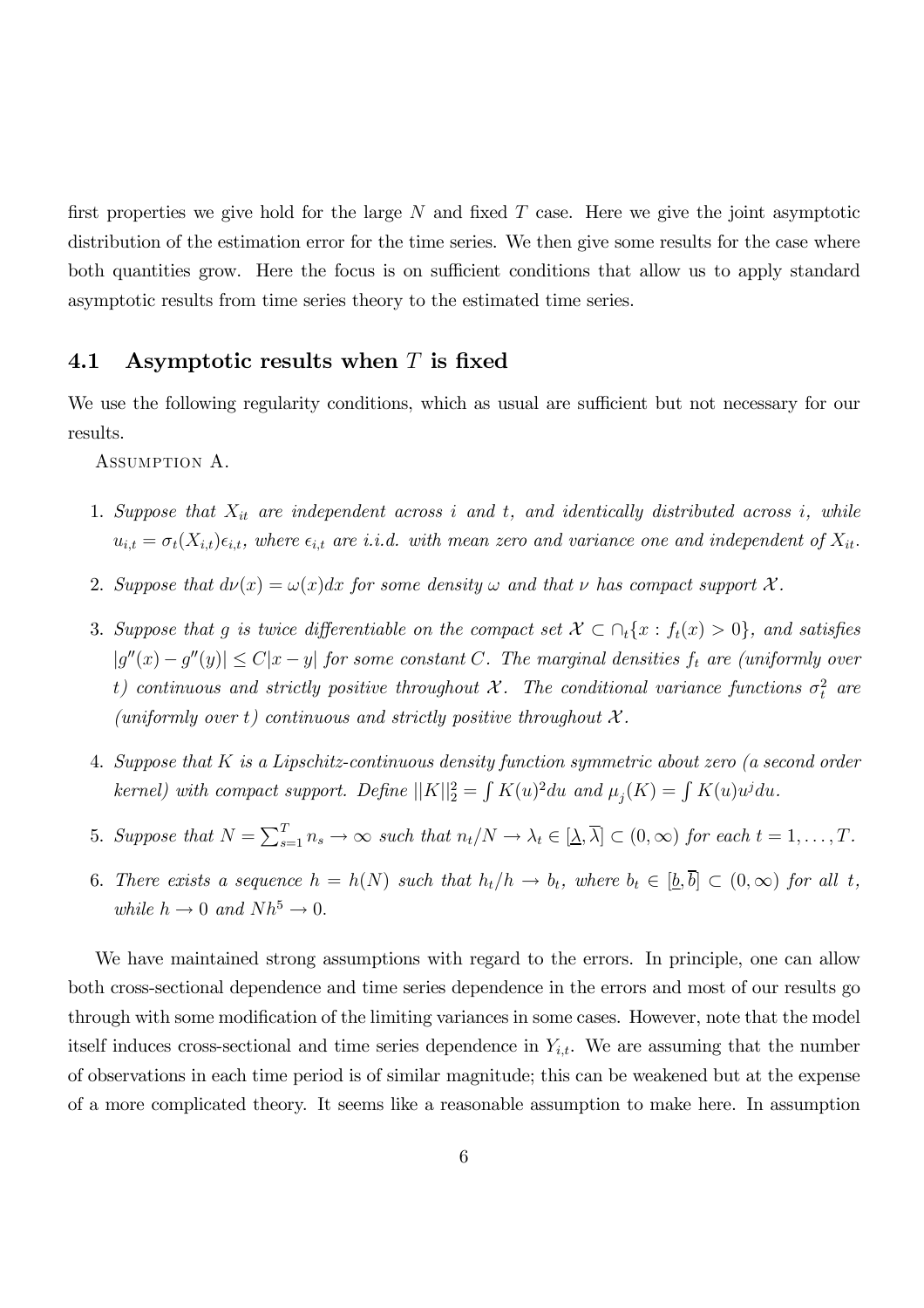A6 h may be chosen to be any of the bandwidths  $h_1, \ldots, h_T$ . Note that since the distribution of covariates and errors may differ from time period to time period it may in practice be very useful to have different bandwidths in each time period. The other assumptions are quite standard in the nonparametric literature. In the setup of this section, where  $T$  is fixed, the uniformity in  $t$  required in assumption A3 is just an assumption for each  $t$ . However, we will use the assumption again in section 5 where  $T \to \infty$  and here some sort of uniformity is required.

We need to define some quantities that are important in the results. Define the  $T - 1 \times T - 1$ matrix  $D(x)$  with elements

$$
D(x)_{t,t'} = \begin{cases} f_{t+1}(x) \left( 1 - \frac{\lambda_{t+1} b_{t+1} f_{t+1}(x)}{\sum_{s=1}^{T} \lambda_s b_s f_s(x)} \right) & \text{if } t = t' \\ -\frac{\sqrt{\lambda_{t+1} b_{t+1} f_{t+1}(x) \sqrt{\lambda_{t'+1} b_{t'+1} f_{t'+1}(x)}}{\sum_{s=1}^{T} \lambda_s b_s f_s(x)} & \text{if } t \neq t'. \end{cases} (7)
$$

Under assumptions (A3) and (A5) the matrix  $D(x)$  is strictly positive definite for  $x \in \mathcal{X}$ : If we let v be the  $T-1$  vector with elements  $v_2, v_3, \ldots, v_T$ , where  $v_t = \lambda_t b_t f_t(x)$  for  $t = 1, \ldots, T$  and let  $V = \text{diag}(v)$ , then  $D(x)$  may be written as  $\Lambda^{-1/2} B^{-1/2} \overline{D}(x) B^{-1/2} \Lambda^{-1/2}$ , where  $\Lambda = \text{diag}\{\lambda_2, \ldots, \lambda_T\}$ ,  $B = diag{b_2, \ldots, b_T}$ , and

$$
\overline{D}(x) = V - \frac{1}{\sum_{s=1}^{T} v_s} v v^\top.
$$

We note that

$$
\overline{D}(x)^{-1} = V^{-1} + \frac{1}{v_1} i_{T-1} i_{T-1}^{\top},
$$

which can easily be checked, see Berry, Linton and Pakes (2004) for some results on this type of matrices. In particular,  $\overline{D}(x)^{-1}$  and therefore also  $\overline{D}(x)$  and  $D(x)$  are strictly positive definite.

Define also the  $(T - 1) \times T$ -matrix

$$
C(x) = [0|I_{T-1}] - \frac{vi_T^{\top}}{\sum_{s=1}^T v_s},
$$
\n(8)

where  $i_T = (1, 1, \ldots, 1)^{\top} \in \mathbb{R}^T$ . Then let  $\overline{C}(x) = B^{-1/2} \Lambda^{-1/2} C(x) \overline{\Lambda}^{1/2} \overline{B}^{1/2}$ , where  $\overline{\Lambda} = \text{diag}\{\lambda_1, \ldots, \lambda_T\},$  $\overline{B} = \text{diag}\{b_1, \ldots, b_T\}$ , and define

$$
\Omega(x) = \overline{C}(x)\Psi(x)\overline{C}(x)^{\top},\tag{9}
$$

where  $\Psi(x) = \text{diag}\{\sigma_1^2(x)f_1(x), \ldots, \sigma_T^2(x)f_T(x)\}.$ 

Let  $\Delta_T = \text{diag}\{n_2, \ldots, n_T\}$  and  $H_T = \text{diag}\{h_2, \ldots, h_T\}.$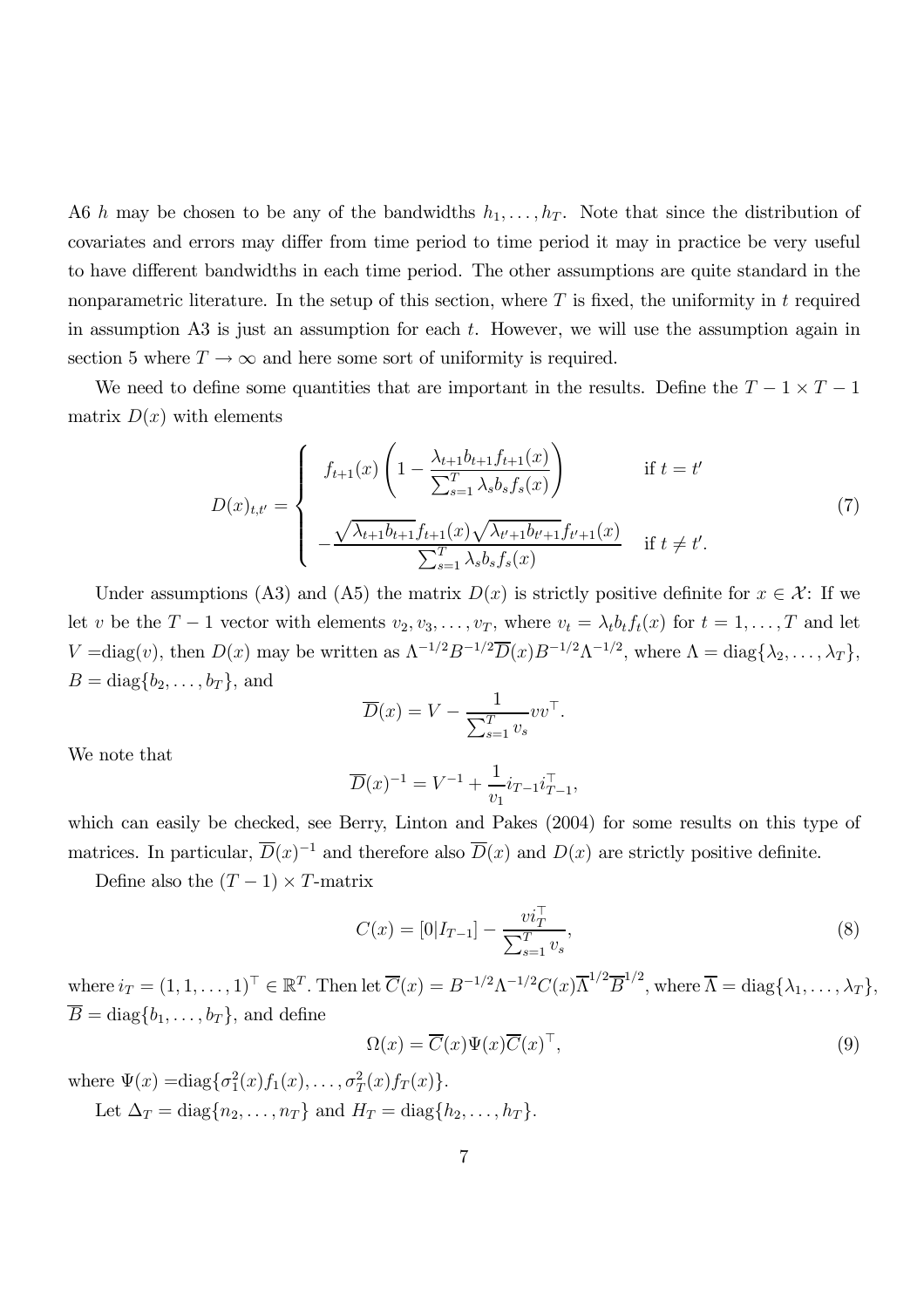**Theorem 1** Suppose that assumptions A1-A6 hold. Then

$$
\Delta_T^{1/2} \left( \hat{\theta} - \theta \right) \xrightarrow{\mathcal{D}} N(0, \Phi^{-1} \Xi \Phi^{-1}), \tag{10}
$$

where

$$
\Phi = B^{-1/2} \int D(x)\omega(x)dx B^{1/2} \quad \text{and} \quad \Xi = \int \Omega(x)\omega(x)^2 dx.
$$

The asymptotic variance is a bit unusual for a semiparametric quantity in that the bandwidth constant matrix  $B$  enters the limiting variance. This is due to the fact that we have allowed different bandwidths in each time period; with a single choice of bandwidth this term cancels out. We discuss the form of the limiting variance more below. Consistent standard errors can be obtained by estimating the unknown quantities in the asymptotic variance by consistent estimators. A simpler approach is to work off the leading terms in the asymptotic expansion of the estimator as follows. Let

$$
\widehat{\Phi} = H_T^{-1/2} \Delta_T^{-1/2} \int A^{\top} K_{x,h} (I_N - W_{x,h}) A \omega(x) dx \Delta_T^{-1/2} H_T^{-1/2}
$$

$$
\widehat{\Xi} = \widehat{\mathcal{W}} \text{diag}\{\widehat{u}_{it}^2\} \widehat{\mathcal{W}}^{\top}
$$

$$
\widehat{\mathcal{W}} = H_T^{-1} \Delta_T^{-1/2} \int A^{\top} K_{x,h} (I_N - W_{x,h}) \omega(x) dx,
$$

where  $\hat{u}_{it} = Y_{i,t} - \theta_t - \hat{g}(X_{i,t})$  are nonparametric residuals.

We conclude this section with a discussion of the limiting variance  $(10)$ . Consider the special case where  $\sigma_t^2(x) = \sigma^2(x)$  for all t,  $f_t(x) = f(x)$  for all t, and  $\lambda_t = 1/T$ . Then

$$
\Phi^{-1} \Xi \Phi^{-1} = \frac{\int \sigma^2(x) f(x) \omega(x)^2 dx}{(\int f(x) \omega(x) dx)^2} [I_{T-1} + i_{T-1} i_{T-1}^\top].
$$

If we knew the function g, then we would estimate  $\theta_t$  by

$$
\widetilde{\theta}_t = \frac{1}{n_t} \sum_{i=1}^{n_t} (Y_{it} - g(X_{it})), \ t = 1, \dots, T,
$$
\n(11)

which satisfies

$$
\left[\sqrt{n_1}(\tilde{\theta}_1 - \theta_1), \ldots, \sqrt{n_T}(\tilde{\theta}_T - \theta_T)\right]^\top \stackrel{\mathcal{D}}{\longrightarrow} N(0, \Sigma),
$$

where  $\Sigma = \text{diag}(\int \sigma_t^2(x) f_t(x) dx)$ . In the special case considered above,  $\Sigma = \int \sigma^2(x) f(x) dx I_{T-1}$ . Of course this is an unfair comparison in view of the identification issue. If instead of knowing  $g$  we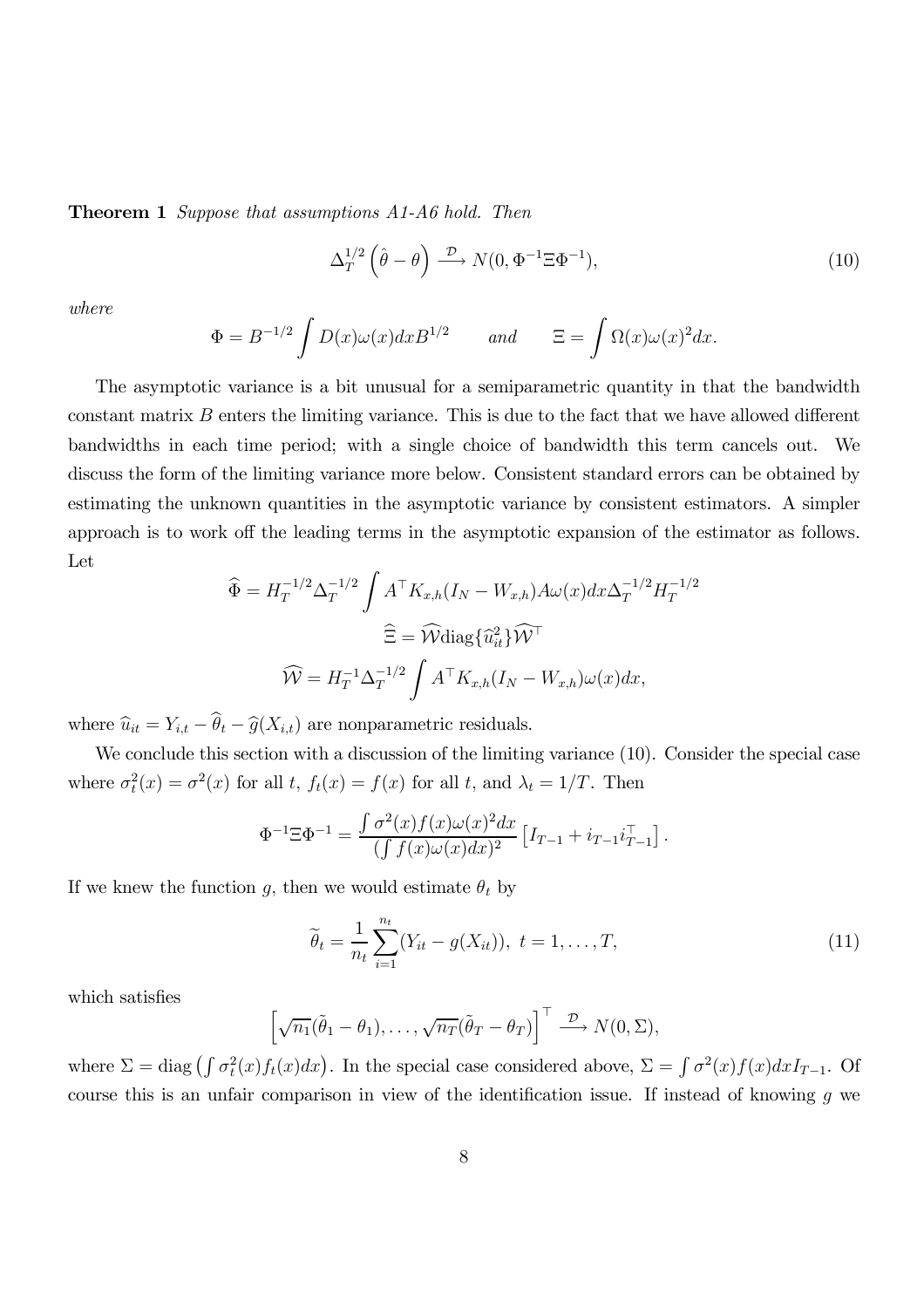know g up to an additive constant,  $\alpha$ , (11) would estimate  $\theta_t + \alpha$  instead of  $\theta_t$ . Assuming as above that  $\theta_1 = 0$  we would estimate  $\theta_t$  by

$$
\widetilde{\theta}_t = \frac{1}{n_t} \sum_{i=1}^{n_t} (Y_{it} - g(X_{it})) - \frac{1}{n_1} \sum_{i=1}^{n_1} (Y_{i1} - g(X_{i1})), \ t = 2, \ldots, T,
$$

with asymptotic distribution

$$
\Delta_T^{1/2}(\hat{\theta}-\theta) \xrightarrow{\mathcal{D}} N\left(0, \int \sigma^2(x) f(x) dx \left[I_{T-1} + i_{T-1} i_{T-1}^\top\right]\right)
$$

Observe that we may get arbitrarily close to this asymptotic variance by choosing  $\mathcal X$  to be a large compact subset of  $\{x : f(x) > 0\}$  and letting  $\omega(x) = 1$  in Theorem 1. Thus, the lack of efficiency of our estimator of  $\theta_t$  is more due to the unidentifiability than to the unknown regression function g.

It follows from Theorem 1 that we can write  $\hat{\theta} = \theta + (\hat{\theta} - \theta)$ , where the two terms on the right hand side are asymptotically independent and the latter term is asymptotically  $N(0, \Delta_T^{-1/2} \Phi^{-1} \Xi \Phi^{1/2} \Delta_T^{-1/2})$ distributed. Hence, when  $n_t$  is large we may either model the estimated time series and from this derive a model for the latent time series, or  $-$  if  $n_t$  is sufficiently large so that the prediction error is negligible — use the estimated time series as if it were the latent time series.

#### 4.2 Asymptotics for the estimator of  $q$

**Theorem 2** Suppose that assumptions A1-A6 hold. Then

$$
\sqrt{Nh}\left(\hat{g}(x) - g(x) - \frac{h^2}{2}\mu_2 \frac{\sum_{t=1}^T \lambda_t b_t^3 f_t(x)}{\sum_{t=1}^T \lambda_t b_t f_t(x)} g''(x)\right) \xrightarrow{\mathcal{D}} N\left(0, ||K||_2^2 \frac{\sum_{s=1}^T \lambda_s b_s \sigma_s^2(x) f_s(x)}{\left(\sum_{s=1}^T \lambda_s b_s f_s(x)\right)^2}\right),
$$

provided  $\sqrt{Nh}h^3 \to 0$  and  $\sqrt{Nh}h^2r_N \to 0$ , where  $r_N = \max_{s=1,\dots,T} (h_s + \sqrt{\log n_s/(n_sh_s)})$ .

Consistent standard errors can be obtained by estimating the unknown quantities in the asymptotic variance in the usual way, Fan and Gijbels (1996) and Fan and Yao (2003). In particular we note that the constants  $b_1, \ldots, b_T$  and  $\lambda_1, \ldots, \lambda_T$  in practice may be replaced by  $h_t/h$  and  $n_t/N$ respectively.

If we knew the process  $\theta_t$  we would estimate the function g from the pooled nonparametric regression of  $Y_{it} - \theta_t$  on  $X_{it}$ . This satisfies the same CLT. In the special case where  $\sigma_t^2(x) = \sigma^2(x)$ for all t,  $f_t(x) = f(x)$  for all t, and  $\lambda_t = 1/T$ , the asymptotic variance is  $T||K||_2^2\sigma^2(x)/f(x)$ .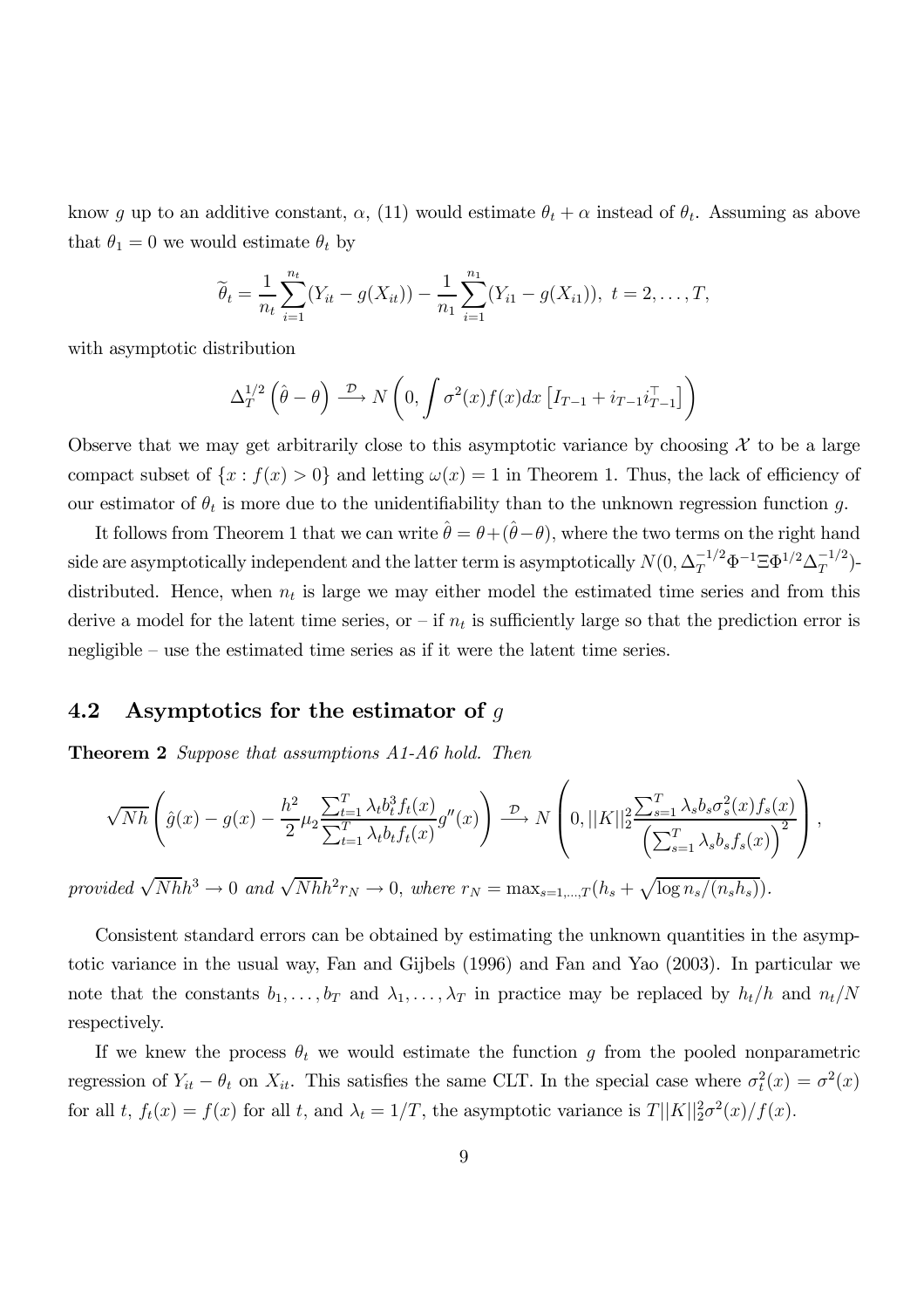### 5 Time series analysis

If one observed the time series  $\theta_t, t = 1, \ldots, T$ , where T is large, the usual econometric approach would be to specify a model for it, thereby enabling description and forecasting. For example, suppose that  $\theta_t$  follows an ARIMA(p,d,q) process with slowly varying mean,  $A(L)(1 - L)^d \theta_t =$  $\mu(t/T) + B(L)\sigma(t/T)\zeta_t$ , where  $\mu(\cdot)$  and  $\sigma(\cdot)$  are smooth functions on [0,1],  $\zeta_t$  is a white noise process, while  $A(L) = \sum_{j=0}^{p} a_j L^j$  and  $B(L) = \sum_{j=0}^{q} b_j L^j$  are lag polynomials with roots outside the unit circle. Here, d is an integer denoting the order of nonstationarity. This is a convenient class of models for forecasting; it is just one (quite general) class of discrete time models that allows a certain type of nonstationary behaviour, others can be contemplated. The properties of estimators in such models generally rely on a long time series so that  $T \to \infty$ .

Our previous results can be formally extended to this case, although in an extension of Theorem 1, one would have to consider finite dimensional linear combinations of the expanding parameter vector. Instead, we address the issue of the impact of estimating the time series  $\theta_t$  on inference about the parameters that govern its dynamic evolution. Hansen, Nielsen, and Nielsen (2004) consider the general problem of using estimated values in time series models. They prove a general result that provided

$$
\sum_{t=2}^{T} \left(\hat{\theta}_t - \theta_t\right)^2 \stackrel{P}{\longrightarrow} 0 \tag{12}
$$

as  $T \to \infty$ , then we may use the estimated time series as if it was the true unobserved time series for instance in estimation and unit root testing in the sense that using the estimated values leads to the same asymptotic distribution (for  $T \to \infty$ ) as if the true values were used. It is understood that the limits here are taken pathwise so that  $N$  and  $T$  approach infinity at some rate.

We next show that this property also holds in our case with a nonparametric covariate effect. As we now consider the case of  $T \to \infty$  and  $\min_{s=1,\dots,T} n_s \to \infty$ , we need additional assumptions. When  $T \to \infty$  we must have  $n_t/N \to 0$  if not for all then at least for some t. Thus we need to replace assumption A5. A natural assumption would be to let all ratios  $n_t/N$  go to 0 with the same rate. Hence we will assume:

ASSUMPTION B.

1. Suppose that  $n_t \to \infty$  for each t and  $T \to \infty$  such that there exists a sequence  $\{\lambda_s^*\}$ , bounded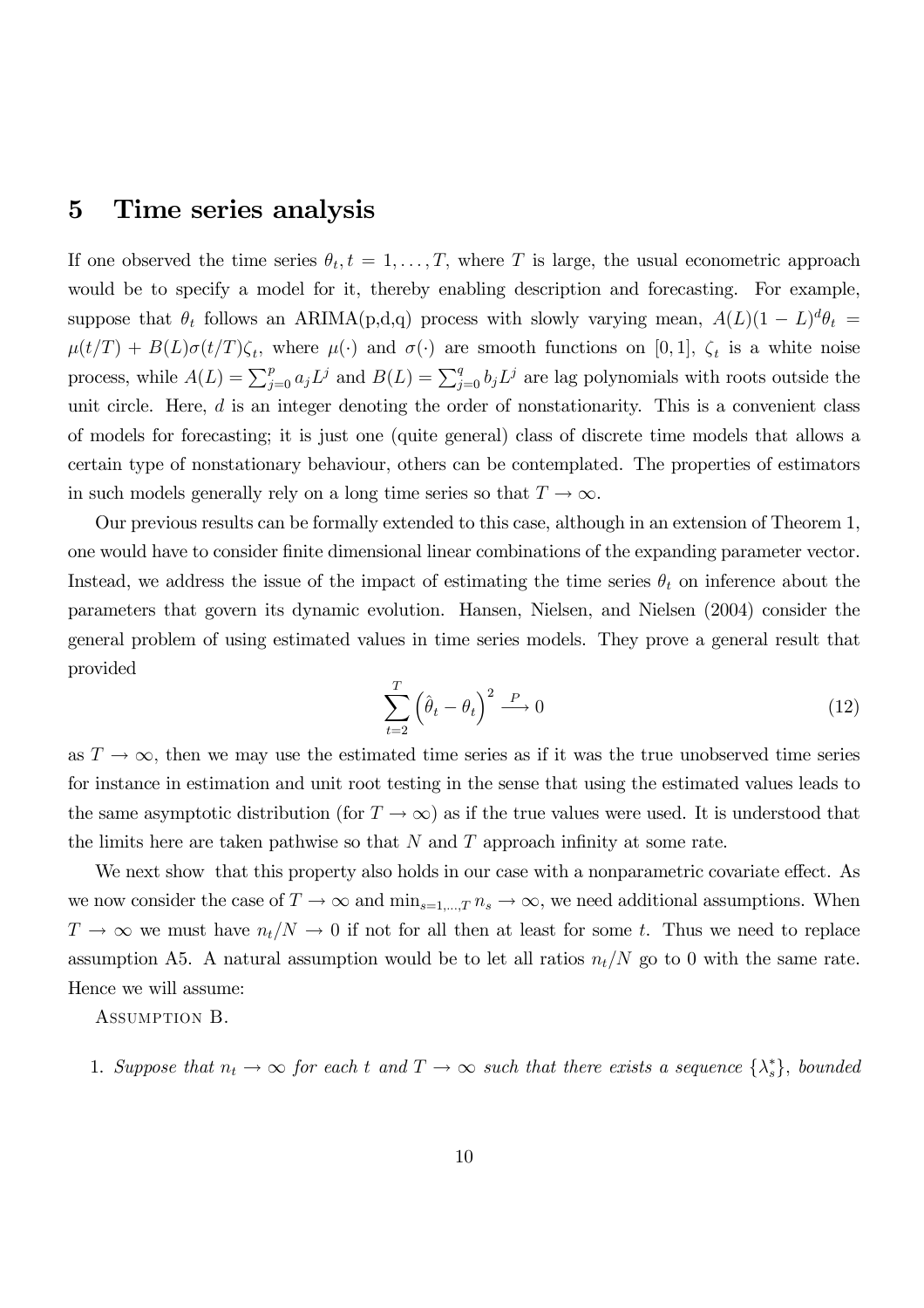away from zero and infinity, such that as  $T \to \infty$ 

$$
\sup_{s=1,\dots,T} \left| \frac{n_s}{N} - \frac{\lambda_s^*}{T} \right| = o(1/T). \tag{13}
$$

- 2. For each  $x \sum_{s=1}^{T} \frac{n_s}{N}$  $\frac{n_s}{N} f_s(x)$  has a limit,  $f(x)$  say, as  $N \to \infty$ .
- 3.  $\int \sum_{s=1}^{T} \sigma_s^2(x) \frac{n_s}{N}$  $\frac{n_s}{N} f_s(x) dx$  is bounded as  $N \to \infty$ .

Note that under assumption B1 the limit in B2 may be rewritten as

$$
f(x) = \lim_{T \to \infty} \frac{1}{T} \sum_{s=1}^{T} \lambda_s^* f_s(x)
$$

Moreover, under assumption A3  $f(x) > 0$  for  $x \in \mathcal{X}$ . Under assumptions A3 and B2, a sufficient condition for assumption B3 is that  $\sigma_t(x)$  is bounded (in t). This latter condition is almost implied by A3.

**Theorem 3** Suppose that assumptions A1-A4, A6, and B1-B3 hold and that  $\log N/(Nh) = o(1)$ ,  $Th^2 = o(1)$  and  $T/(\sqrt{N}h) = o(1)$  as  $N \to \infty$ . Then (12) holds.

This shows that the estimation of  $\theta_t$  does not affect the limiting distribution of the estimators of the parameters of the time series process or the tests. This means that standard errors can be constructed as if the  $\theta_t$  were observed. Furthermore, under the strong exogeneity assumption, we can factor the likelihood so that our two-step approach to estimation of the parameters of  $\theta_t$  does not lose information. Note that our result does not make any assumptions about properties of the process  $\theta_t$ .

REMARK. In this asymptotic framework, we can revise the result of Theorem 2. For any  $x$  such that lim  $T\rightarrow\infty$ 1  $\frac{1}{T} \sum_{s=1}^{T} \lambda_s b_s f_s(x) > 0$ , we have

$$
\sqrt{nTh}\left(\hat{g}(x)-g(x)-\frac{h^2}{2}\frac{\sum_{t=1}^T\lambda_t b_t^3 f_t(x)}{\sum_{t=1}^T\lambda_t b_t f_t(x)}\mu_2 g''(x)\right) \xrightarrow{\mathcal{D}} N\left(0,||K||_2^2 \frac{\lim_{T\to\infty} \frac{1}{T} \sum_{s=1}^T\lambda_s b_s \sigma_s^2(x)f_s(x)}{\left(\lim_{T\to\infty} \frac{1}{T} \sum_{s=1}^T\lambda_s b_s f_s(x)\right)^2}\right),
$$

provided h is chosen to be of order  $(NT)^{-1/5}$ .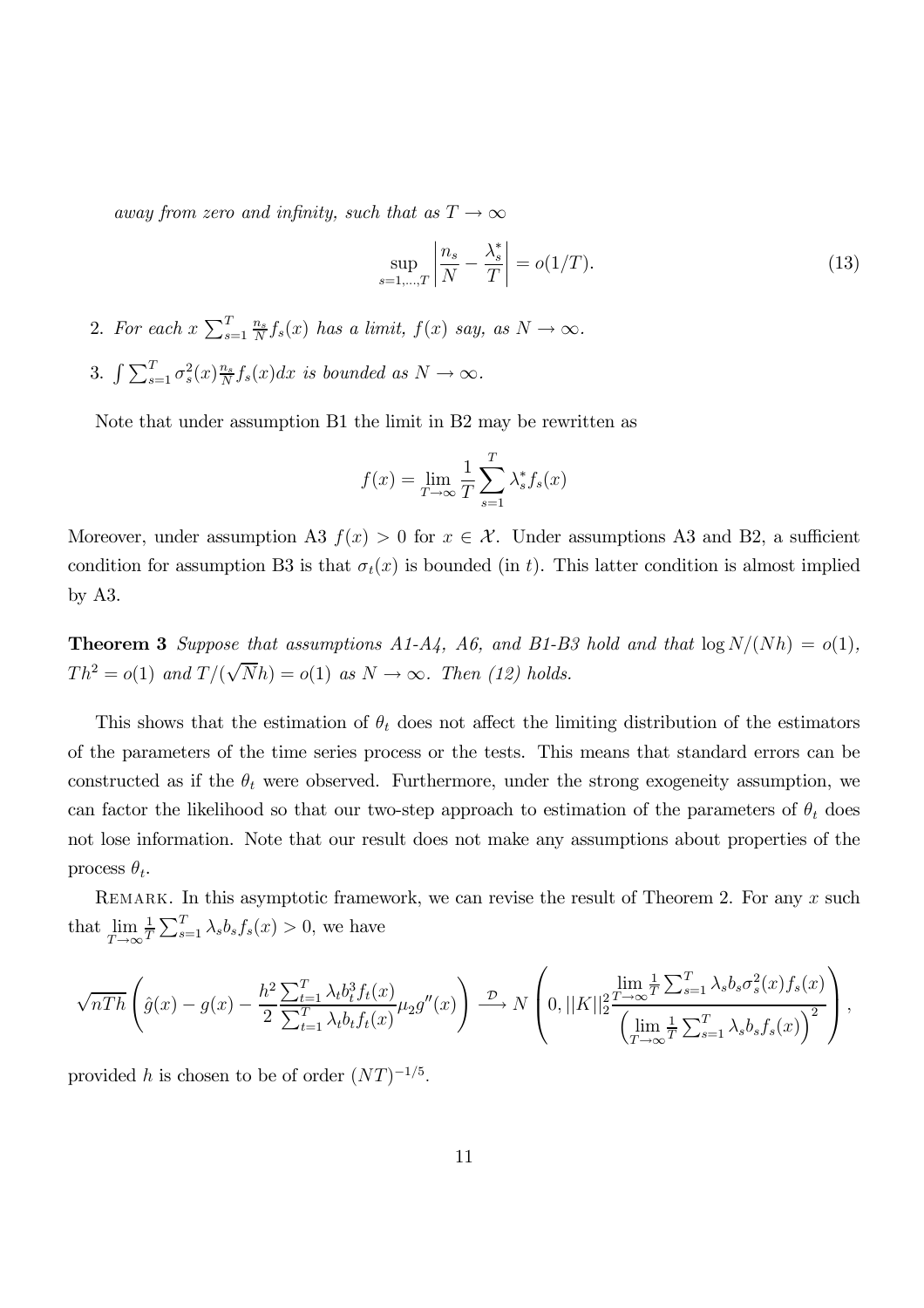## 6 Numerical Results

In this section we present the results of a small simulation experiment. We generated data from the design

$$
y_{it} = \theta_t + x_{it} + u_{it},
$$

where  $u_{it} \sim N(0, 1)$ ,  $x_{it} \sim U[-1, 1]$ , and  $\theta_t = \theta_{t-1} + \eta_t$ , where  $\eta_t \sim N(0, 0.1)$  and  $\theta_1 = 0$ , with all random variables mutually independent. This results in the regression function and the time varying component having similar scale in most cases, see below. We take  $T \in \{20, 40, 80\}$  and  $n = n_t \in \{50, 100, 200\}$ . Bandwidth was chosen by a Silverman rule of thumb procedure, specifically  $h = 1.06\hat{\sigma}(nT)^{-1/5}$ , where  $\hat{\sigma}$  was the sample standard deviation of the covariates. This bandwidth is exactly optimal for the integrated mean squared error of a kernel density estimator when the underlying density is Gaussian. Obviously, it is not optimal for the problem at hand. However, it is so widely used and simple to implement and also relatively robust, that we decided on using it here. This means that the performance we report can likely be improved on by using a more time consuming method like least squares cross-validation. We evaluate several performance measures:

$$
L_{T2}(\widehat{\theta}) = E \sum_{t=2}^{T} (\widehat{\theta}_t - \theta_t)^2 \quad ; \quad L_{\infty}(\widehat{\theta}) = E \max_{2 \le t \le T} |\widehat{\theta}_t - \theta_t|
$$
  

$$
L_2(\widehat{g}) = \frac{1}{J} \sum_{j=1}^{J} E (\widehat{g}(U_j) - g(U_j))^2 \quad ; \quad L_{\infty}(\widehat{g}) = E \max_{1 \le j \le J} |\widehat{g}(U_j) - g(U_j)|,
$$

where  $U_j \sim U[-1, 1]$  independent of the data. The expectations are computed by averaging over 100 simulation draws. We also evaluate the performance of the least squares estimator of the autoregressive coefficient,  $\hat{\rho} = \sum_t \hat{\theta}_t \hat{\theta}_{t-1} / \sum_t \hat{\theta}_t^2$  $\bar{t}_{t-1}$ ; we show the standard deviation and bias. Our results are given in Table 1.

#### Table 1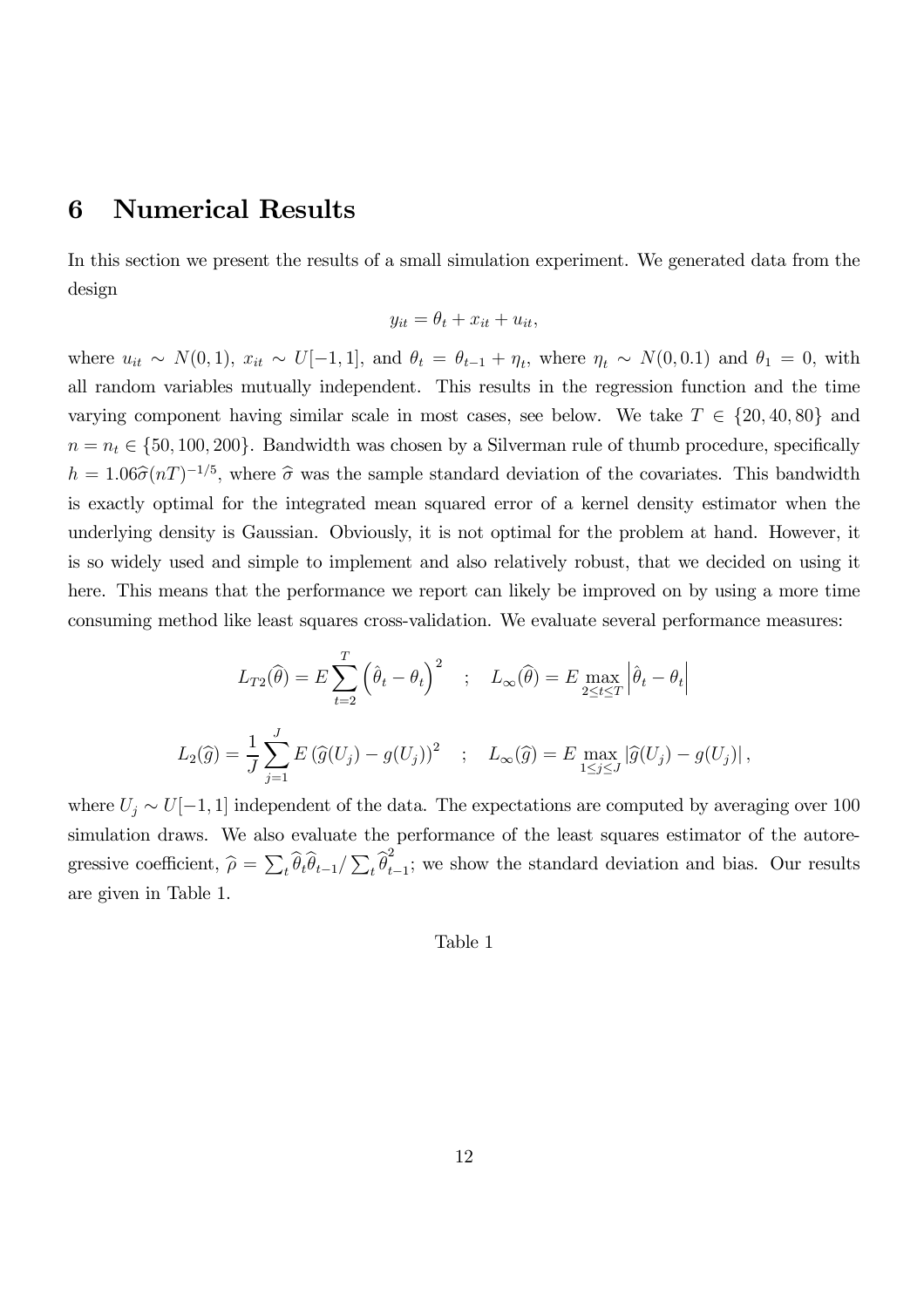| $\mathbf n$ | T  | $\mathrm{L}_{T2}(\widehat{\theta})$ |        |        |                 | $L_{\infty}(\widehat{\theta})$ $L_2(\widehat{g})$ $L_{\infty}(\widehat{g})$ bias $(\widehat{\rho})$ | $\mathrm{std}(\widehat{\rho})$ |
|-------------|----|-------------------------------------|--------|--------|-----------------|-----------------------------------------------------------------------------------------------------|--------------------------------|
| 50          | 20 | 0.3181                              | 0.2757 |        | $0.0024$ 0.0878 | $-0.3022$                                                                                           | 0.2601                         |
|             | 40 | 0.6870                              | 0.3215 | 0.0016 | 0.0722          | $-0.1589$                                                                                           | 0.1832                         |
|             | 80 | 1.5581                              | 0.3720 | 0.0009 | 0.0535          | $-0.1220$                                                                                           | 0.1356                         |
| 100         | 20 | 0.1635                              | 0.2045 | 0.0014 | 0.0667          | $-0.1434$                                                                                           | 0.2473                         |
|             | 40 | 0.3761                              | 0.2336 | 0.0010 | 0.0544          | $-0.0931$                                                                                           | 0.1501                         |
|             | 80 | 0.8382                              | 0.2811 | 0.0005 |                 | $0.0415 - 0.0466$                                                                                   | 0.0832                         |
| 200         | 20 | 0.0932                              | 0.1540 | 0.0009 | 0.0553          | $-0.0645$                                                                                           | 0.1913                         |
|             | 40 | 0.2184                              | 0.1789 | 0.0005 | 0.0434          | $-0.0374$                                                                                           | 0.1173                         |
|             | 80 | 0.5151                              | 0.2159 | 0.0003 | 0.0326          | $-0.0254$                                                                                           | 0.0696                         |

The performance of  $\theta$  clearly improves with n and gets worse with T. Note however that  $L_{T2}(\theta)$ roughly doubles and  $L_{\infty}(\widehat{\theta})$  increases by a factor  $\sqrt{2}$  whenever T doubles as Theorem 1 would predict. Our asymptotics in section 5 refer to the case where  $T(n) \to \infty$  as  $n \to \infty$  and so one should ideally choose a path through these numbers. Our impression is that the results roughly correspond to the predictions of our asymptotics. The performance of  $\hat{g}$  seems to be much better and it improves with both *n* and *T*. Regarding  $\widehat{\rho}$  performance seems to improve primarily with *T* (as expected) but also there is some improvement as  $n$  increases, which reflects the reduction of the estimation error associated with the first stage. Note that even when the time series is observed and not estimated as here,  $\hat{\rho}$  is negatively biased in finite samples.

Figure 1 below shows a typical outcome: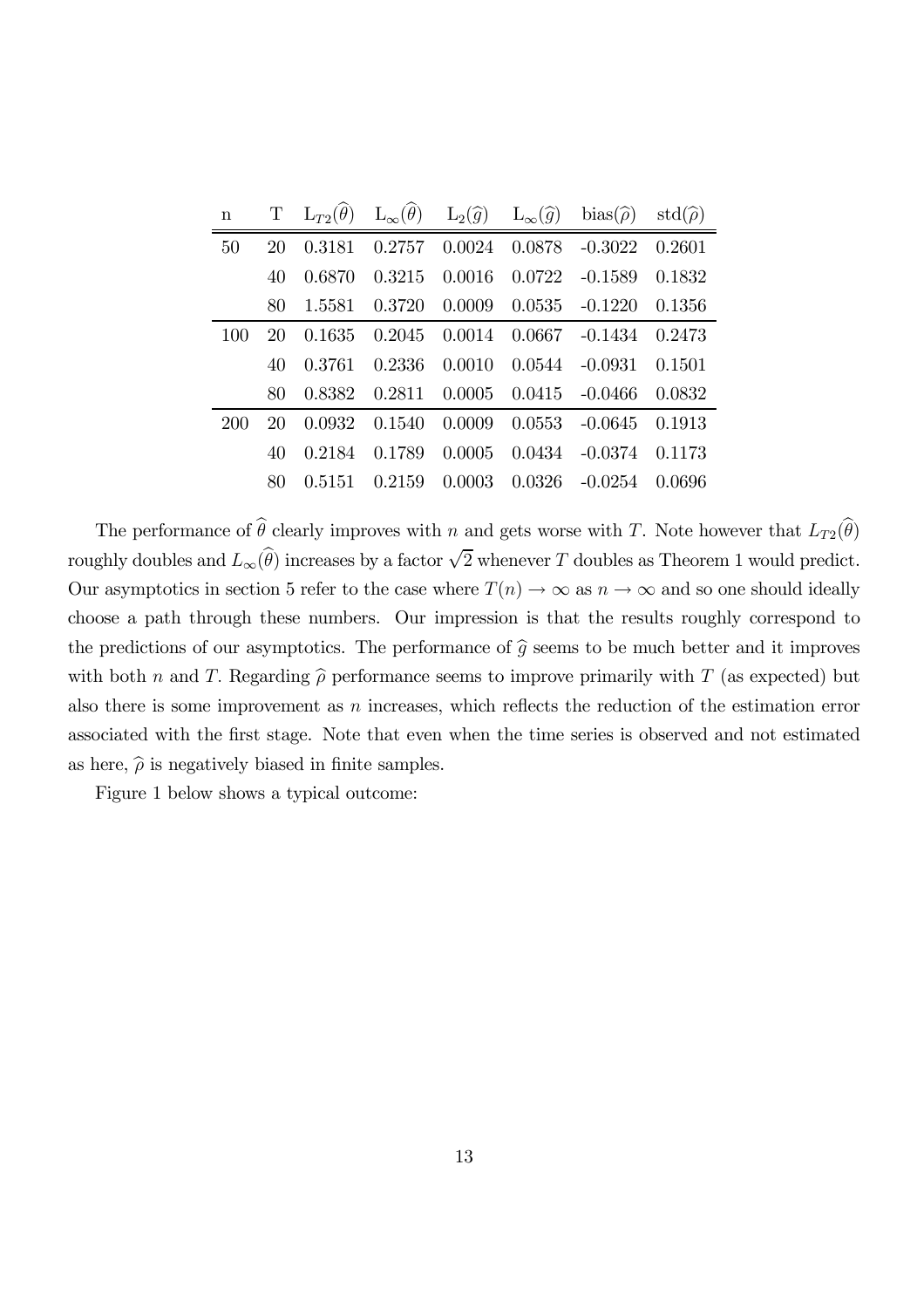

Figure 1. Shows actual time series (solid line) with estimated series (circles) for a case with  $n = 200, T = 40$ 

# 7 Conclusions

We have established the theoretical properties of our estimation procedures for the quantities of interest in this semiparametric model for large panels. The simulation results generally support our asymptotic arguments.

The model can be extended in various ways. If the observed covariates  $X$  are multidimensional, our results go through provided we use multidimensional kernels and multidimensional local linear estimation. In some multivariate cases one may wish to impose additional structure on the function g such as additivity, index structure, or partial linearity. Our methodology provides consistent estimation of the unrestricted function; the additional structure may be imposed afterwards, see for example Linton and Nielsen (1995).

In some applications, one may also be concerned about individual effects, Hsiao (1986). For example, suppose that

$$
Y_{i,t} = \alpha_i + \theta_t + g(X_{i,t}) + u_{i,t},
$$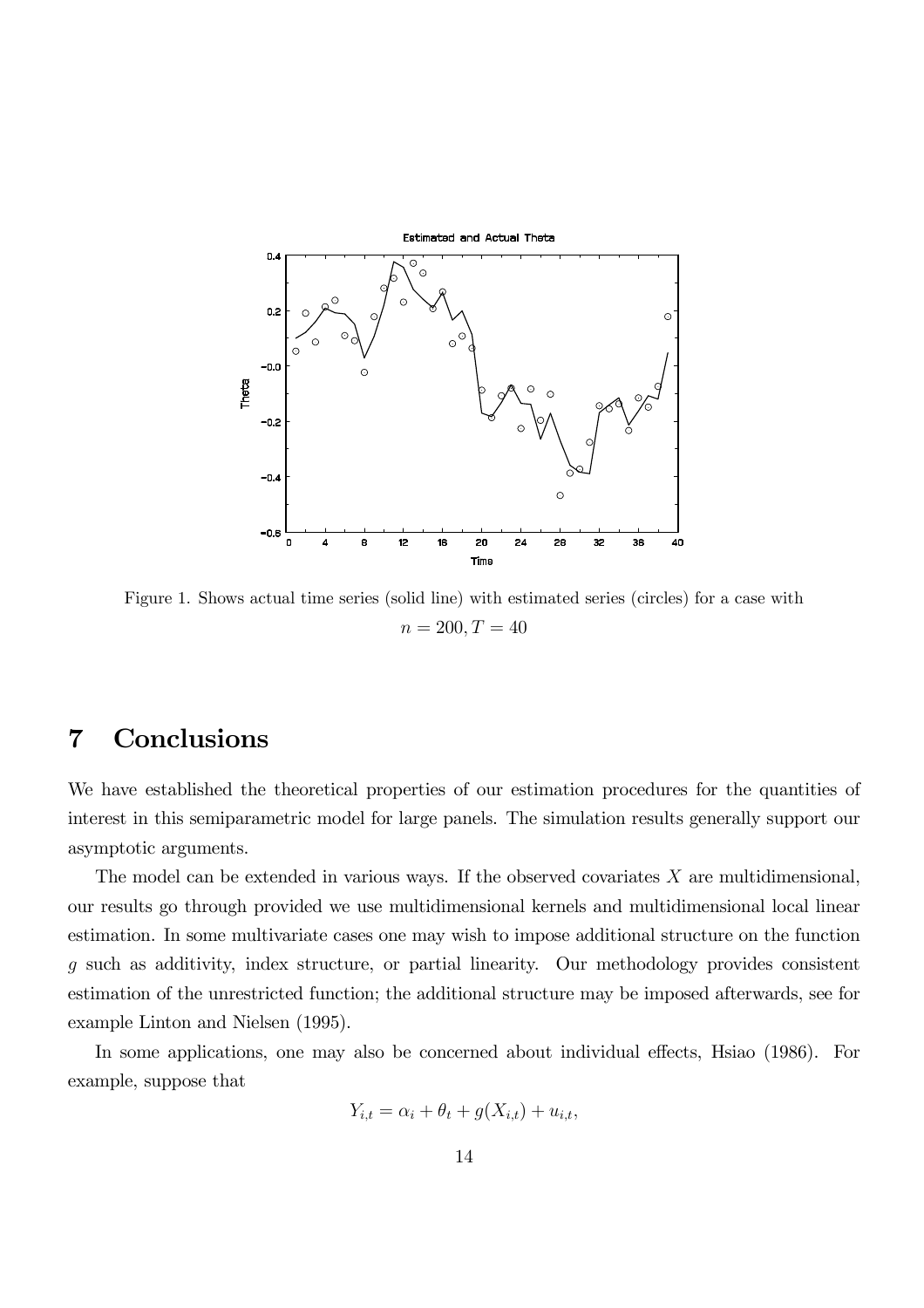for some unobserved individual specific effect  $\alpha_i$ . One can estimate the parameter vector  $(\alpha_i)_i$ jointly with  $(\theta_t)_t$  and  $g(.)$  by minimizing the re-defined sum of squared residuals in (4) subject to the constraint that  $\sum_{i=1}^{n} \alpha_i = 0$ . However, with a large cross-section this may be computationally demanding. Alternatively, either differencing or deviation from full mean eliminates the nuisance parameters and reduces the model to something very similar to (1).

# A Appendix

#### A.1 Lemmas

We start by noting that

$$
\widehat{\theta}_x = \theta + \left(A^\top K_{x,h}(I_N - W_{x,h})A\right)^{-1} \left(A^\top K_{x,h}(I_N - W_{x,h})Y^*\right),
$$

where  $Y^* = Y - A\theta$  is the vector with elements

$$
Y_{i,t}^* = g(X_{i,t}) + \sigma_t(X_{i,t})\epsilon_{i,t}
$$
  
=  $g(x) + g'(x)(X_{i,t} - x) + (g(X_{i,t}) - g(x) - g'(x)(X_{i,t} - x)) + \sigma_t(X_{i,t})\epsilon_{i,t}.$ 

Moreover as  $(I_N - W_{x,h})B_x = 0$ 

$$
A^{\top} K_{x,h}(I_N - W_{x,h}) Y^* = A^{\top} K_{x,h}(I_N - W_{x,h}) \left( \mathbf{g} - B_x \begin{bmatrix} g(x) \\ g'(x) \end{bmatrix} \right) + A^{\top} K_{x,h}(I_N - W_{x,h}) u \qquad (14)
$$

with  $\mathbf{g} = (g(X_{i,t})_{i,t}$ . The first term on the far right is the "bias term", the second is the "variance term". Therefore,

$$
H_T^{1/2} \Delta_T^{1/2} (\hat{\theta}_x - \theta)
$$
  
=  $\left( H_T^{-1/2} \Delta_T^{-1/2} A^\top K_{x,h} (I_N - W_{x,h}) A \Delta_T^{-1/2} H_T^{-1/2} \right)^{-1} H_T^{-1/2} \Delta_T^{-1/2} A^\top K_{x,h} (I_N - W_{x,h}) \left( \mathbf{g} - B_x \begin{bmatrix} g(x) \\ g'(x) \end{bmatrix} \right)$   
+  $\left( H_T^{-1/2} \Delta_T^{-1/2} A^\top K_{x,h} (I_N - W_{x,h}) A \Delta_T^{-1/2} H_T^{-1/2} \right)^{-1} H_T^{-1/2} \Delta_T^{-1/2} A^\top K_{x,h} (I_N - W_{x,h}) u.$ 

To prove our results we need the following two lemmas.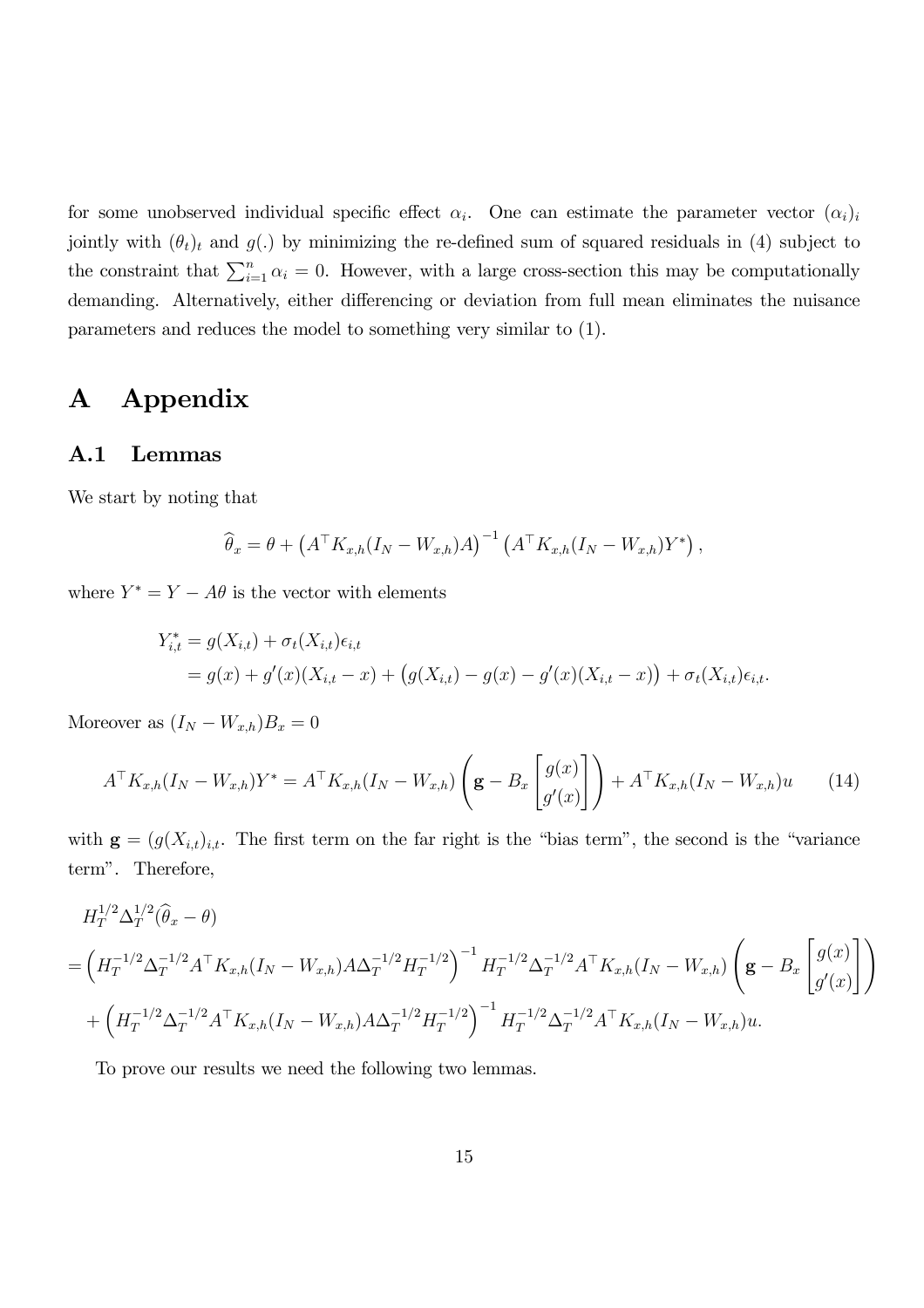Lemma 1 Suppose that assumption A holds. Then

$$
\sup_{x \in \mathcal{X}} \left\| H_T^{-1/2} \Delta_T^{-1/2} A^\top K_{x,h}(I_N - W_{x,h}) A \Delta_T^{-1/2} H_T^{-1/2} - D(x) \right\| = o_p(1).
$$

where for a matrix W,  $||W|| = (\text{tr}(W^{\top}W))^{1/2}$ .

#### Proof of Lemma 1. Letting

$$
s_{j,t}(x) = \sum_{i=1}^{n_t} (X_{i,t} - x)^j K\left(\frac{X_{i,t} - x}{h_t}\right), \ j \in \mathbb{N}_0, \ t = 1, \ldots, T,
$$

it is well known (Fan and Yao (2003, Theorem 5.3)) that as  $n_t \to \infty$  and  $h_t \to 0$  such that  $n_t h_t / \log n_t \rightarrow \infty$ ,

$$
s_{j,t}(x) = Nh^{j+1} \cdot b_t^{j+1} \lambda_t f_t(x) \left(\mu_j + O_P(r_N)\right)
$$
 (15)

with  $r_N = \max_{s=1,\dots,T} (h_s + \sqrt{\log n_s/(n_s h_s)})$  the  $O_p$ -term is uniform in  $x \in \mathcal{X}$ . Note that by assumption A4  $\mu_0 = 1$  and  $\mu_1 = 0$ . Put  $s_j(x) = \sum_{t=1}^T s_{j,t}(x), j \in \mathbb{N}_0$ .

It follows that the  $2 \times 2$ -matrix  $B_x^{\dagger} K_{x,h} B_x$  is

$$
\begin{bmatrix} s_0(x) & s_1(x) \\ s_1(x) & s_2(x) \end{bmatrix} = \begin{bmatrix} Nh \sum_{t=1}^T b_t \lambda_t f_t(x) (1 + O_P(r_N)) & Nh^2 \sum_{t=1}^T b_t^2 \lambda_t f_t(x) O_P(r_N) \\ Nh^2 \sum_{t=1}^T b_t^2 \lambda_t f_t(x) O_P(r_N) & \mu_2 Nh^3 \sum_{t=1}^T b_t^3 \lambda_t f_t(x) (1 + O_P(r_N)) \end{bmatrix}
$$
(16)

Next we see that for  $t = 1, ..., T - 1$  the  $t'$ th row of  $A<sup>T</sup> K_{x,h} B_x$  is

$$
\[s_{0,t+1}(x) \quad s_{1,t+1}(x)\] = Nhf_{t+1}(x) \left[b_{t+1}\lambda_{t+1} + O_P(r_N) \quad hO_P(r_N)\right],\tag{17}
$$

so that the t'th row of  $A^\top K_{x,h} B_x (B_x^\top K_{x,h} B_x)^{-1}$  is

$$
\left[\frac{b_{t+1}\lambda_{t+1}f_{t+1}(x)}{\sum_{s=1}^{T}b_s\lambda_s f_s(x)}(1+O_P(r_N))\right] \, O_P(r_N/h)\right],\tag{18}
$$

Combining (17) and (18),  $A<sup>T</sup>K_{x,h}W_{x,h}A$  is a  $(T-1) \times (T-1)$ -matrix with  $(t, t')$ -element given by

$$
Nh \frac{b_{t+1}\lambda_{t+1}f_{t+1}(x)b_{t'+1}\lambda_{t'+1}f_{t'+1}(x)}{\sum_{s=1}^{T}b_s\lambda_s f_s(x)}\left(1+O_P\left(r_N\right)\right). \tag{19}
$$

The  $(t, t)$  element in the diagonal matrix  $A^{\top} K_{x,h} A$  is  $\sum_{i=1}^{n_{t+1}} K\left(\frac{X_{i,t+1}-x}{h_{t+1}}\right) = s_{0,t+1}(x)$ . Hence the matrix  $A^{\dagger} K_{x,h}(I_N - W_{x,h})A$  is a  $(T-1) \times (T-1)$ -matrix with diagonal-elements

$$
Nhb_{t+1}\lambda_{t+1}f_{t+1}(x)\left(1 - \frac{b_{t+1}\lambda_{t+1}f_{t+1}(x)}{\sum_{s=1}^{T}b_s\lambda_s f_s(x)}\right)(1 + O_P(r_N))
$$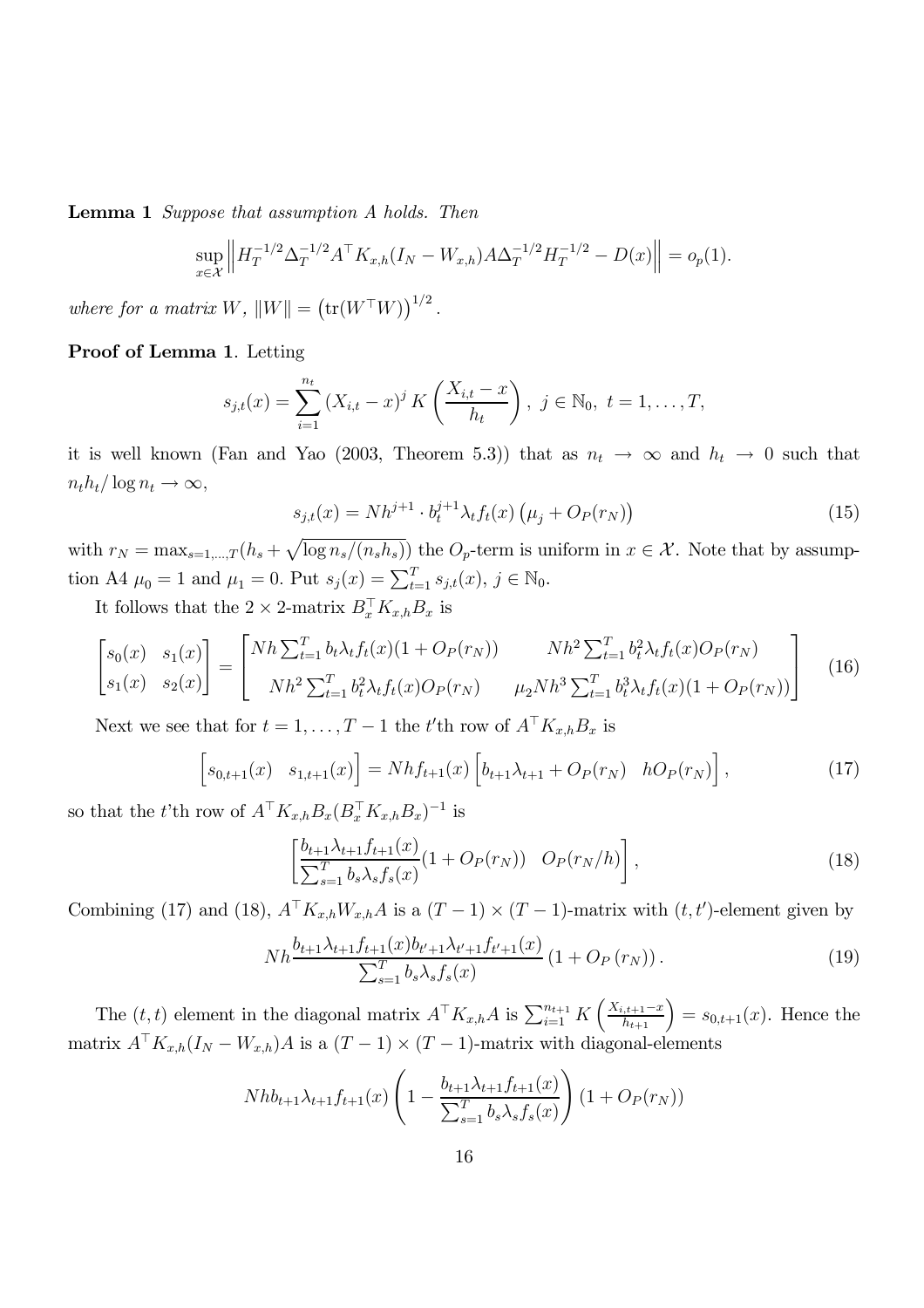and off-diagonal elements given by (19). Pre and postmultiplying by  $H_T^{-1/2} \Delta_T^{-1/2}$  gives the desired result.  $\blacksquare$ 

**Lemma 2** Suppose that assumption A holds. Then the t'th element of  $H_T^{-1/2} \Delta_T^{-1/2} A^{\top} K_{x,h}(I_N W_{x,h}$  $\sqrt{ }$  $\mathbf{g} - B_x$  $\int g(x)$  $g'(x)$  $\overline{1}$ is  $o_P(1)$  uniformly in  $x \in \mathcal{X}$ .

Proof of Lemma 2. Under our assumptions

$$
B_x^{\top} K_{x,h} \left( \mathbf{g} - B_x \begin{bmatrix} g(x) \\ g'(x) \end{bmatrix} \right) = \frac{g''(x)}{2} \begin{bmatrix} s_2(x) \\ s_3(x) \end{bmatrix} + \begin{bmatrix} O(s_3^*(x)) \\ O(s_4(x)) \end{bmatrix}
$$
  
=  $Nh^3 \sum_{t=1}^T \lambda_t b_t^3 f_t(x) \left( \frac{g''(x)}{2} \begin{bmatrix} \mu_2 \\ h b_t \mu_3 \end{bmatrix} + \begin{bmatrix} h b_t \mu_3^* \\ h^2 b_t^2 \mu_4 \end{bmatrix} \right) \times (1 + O_P(r_N))$  (20)

where  $\mu_3^* = \int |z|^3 K(z) dz$  and

$$
s_3^*(x) = \sum_{t=1}^T \sum_{i=1}^{n_t} |X_{i,t} - x|^3 K\left(\frac{X_{i,t} - x}{h_t}\right) = Nh^4 \sum_{t=1}^T \lambda_t b_t^4 f_t(x) \mu_3^* (1 + O(r_N)).
$$

Combining (18) and (20) the tth element of the vector  $A^{\top}K_{x,h}W_{x,h}$   $\left(\mathbf{g} - B_x\right)$  $\int g(x)$  $g'(x)$  $\overline{1}$ is

$$
Nh^3\mu_2 \frac{g''(x)}{2}\lambda_{t+1}b_{t+1}f_{t+1}(x) \times \frac{\sum_{s=1}^T \lambda_s b_s^3 f_s(x)}{\sum_{s=1}^T \lambda_s b_s f_s(x)} \times (1 + O_P(r_N)).
$$

Similarly, the t'<sup>th</sup> element of  $A^{\top}K_{x,h}$   $\left(\mathbf{g} - B_x\right)$  $\int g(x)$  $g'(x)$  $\overline{1}$ is

$$
\frac{g''(x)}{2}s_{2,t+1}(x) + O(s_{3,t+1}^*(x)) = Nh^3\mu_2\frac{g''(x)}{2}\lambda_{t+1}b_{t+1}^3f_{t+1}(x) (1 + O_P(r_N)).
$$

Therefore, the tth element of the vector  $A<sup>T</sup>K_{x,h}(I_N - W_{x,h})$  $\sqrt{ }$  $\mathbf{g} - B_x$  $\int g(x)$  $g'(x)$  $\bigcap$ is

$$
Nh^3\mu_2 \frac{g''(x)}{2}\lambda_{t+1}b_{t+1}f_{t+1}(x)\left[b_{t+1}^2 - \frac{\sum_{s=1}^T \lambda_s b_s^3 f_s(x)}{\sum_{s=1}^T \lambda_s b_s f_s(x)}\right] (1 + O_P(r_N)).
$$

Premultiplying by the diagonal matrix  $H_T^{-1/2} \Delta_T^{-1/2}$  we get the desired result.

 $\blacksquare$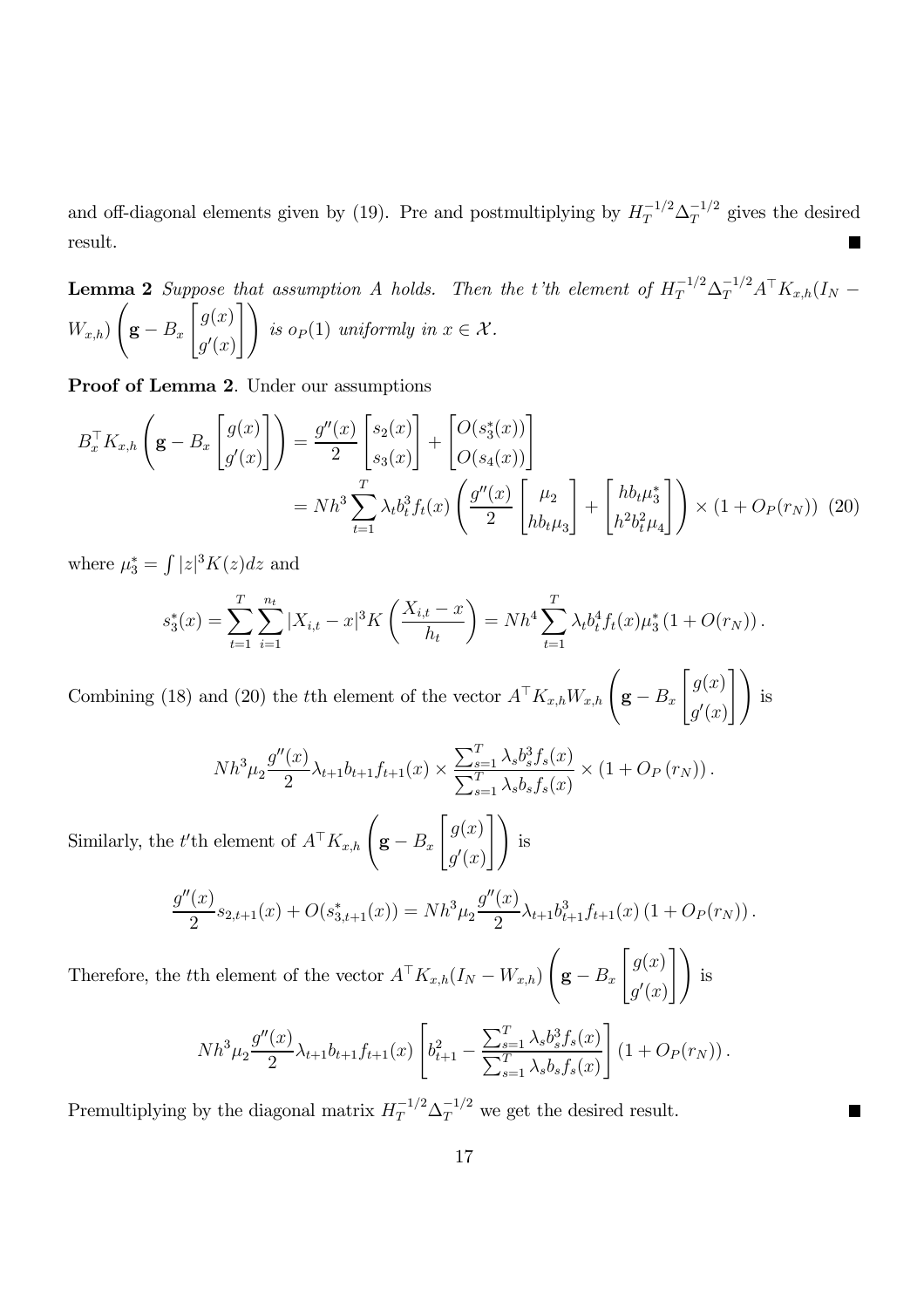## A.2 Proof of Theorem 1

First, write

$$
\Delta_T^{1/2}(\hat{\theta} - \theta) = \left( H_T^{-1/2} H_T^{-1/2} \Delta_T^{-1/2} \int A^{\top} K_{x,h}(I_N - W_{x,h}) A\omega(x) dx \Delta_T^{-1/2} H_T^{-1/2} H_T^{1/2} \right)^{-1}
$$
  

$$
\times H_T^{-1} \Delta_T^{-1/2} \int A^{\top} K_{x,h}(I_N - W_{x,h}) \left( \mathbf{g} - B_x \begin{bmatrix} g(x) \\ g'(x) \end{bmatrix} \right) \omega(x) dx
$$
  

$$
+ \left( H_T^{-1/2} H_T^{-1/2} \Delta_T^{-1/2} \int A^{\top} K_{x,h}(I_N - W_{x,h}) A\omega(x) dx \Delta_T^{-1/2} H_T^{-1/2} H_T^{1/2} \right)^{-1}
$$
  

$$
\times H_T^{-1} \Delta_T^{-1/2} \int A^{\top} K_{x,h}(I_N - W_{x,h}) u\omega(x) dx.
$$

From Lemma 1 and the hypothesis on  $\omega$ , we have

$$
H_T^{-1/2} \Delta_T^{-1/2} \int A^{\top} K_{x,h}(I_N - W_{x,h}) A \omega(x) dx \Delta_T^{-1/2} H_T^{-1/2} = \int D(x) \omega(x) dx + o_p(1),
$$

whence

$$
H_T^{-1} \Delta_T^{-1/2} \int A^{\top} K_{x,h}(I_N - W_{x,h}) A \omega(x) dx \Delta_T^{-1/2} = B^{-1/2} \int D(x) \omega(x) dx B^{1/2} + o_p(1).
$$

Moreover

$$
H_T^{-1} \Delta_T^{-1/2} \int A^\top K_{x,h}(I_N - W_{x,h}) \left( \mathbf{g} - B_x \begin{bmatrix} g(x) \\ g'(x) \end{bmatrix} \right) \omega(x) dx = o_P(1)
$$

by lemma 2. The t'th element of  $A^{\top}K_{x,h}(I_N - W_{x,h})u$  is (using (18))

$$
\sum_{i=1}^{n_{t+1}} K\left(\frac{X_{i,t+1} - x}{h} \right) \sigma_{t+1}(X_{i,t+1}) \epsilon_{i,t+1} - \sum_{s=1}^{T} \sum_{i=1}^{n_s} K\left(\frac{X_{i,s} - x}{h_s}\right) (X_{i,s} - x) \sigma_s(X_{i,s}) \epsilon_{i,s} O_P(r_N/h)
$$

$$
- \frac{b_{t+1} \lambda_{t+1} f_{t+1}(x)}{\sum_{s=1}^{T} b_s \lambda_s f_s(x)} \sum_{s=1}^{T} \sum_{i=1}^{n_s} K\left(\frac{X_{i,s} - x}{h_s}\right) \sigma_s(X_{i,s}) \epsilon_{i,s} (1 + O_P(r_N)).
$$

It follows that

$$
H_T^{-1}\Delta_T^{-1/2} \int A^{\top}K_{x,h}(I_N - W_{x,h})\omega(x)dx \times u
$$
  
= 
$$
\int \overline{C}(x) \left[\begin{matrix} \frac{1}{h_1\sqrt{n_1}} \sum_{i=1}^{n_1} K\left(\frac{X_{i,1}-x}{h_1}\right) \sigma_t(X_{i,1})\epsilon_{i,1} \\ \vdots \\ \frac{1}{h_T\sqrt{n_T}} \sum_{i=1}^{n_T} K\left(\frac{X_{i,T}-x}{h_T}\right) \sigma_t(X_{i,T})\epsilon_{i,T} \end{matrix}\right] \omega(x)dx \times (1 + O_P(r_N)).
$$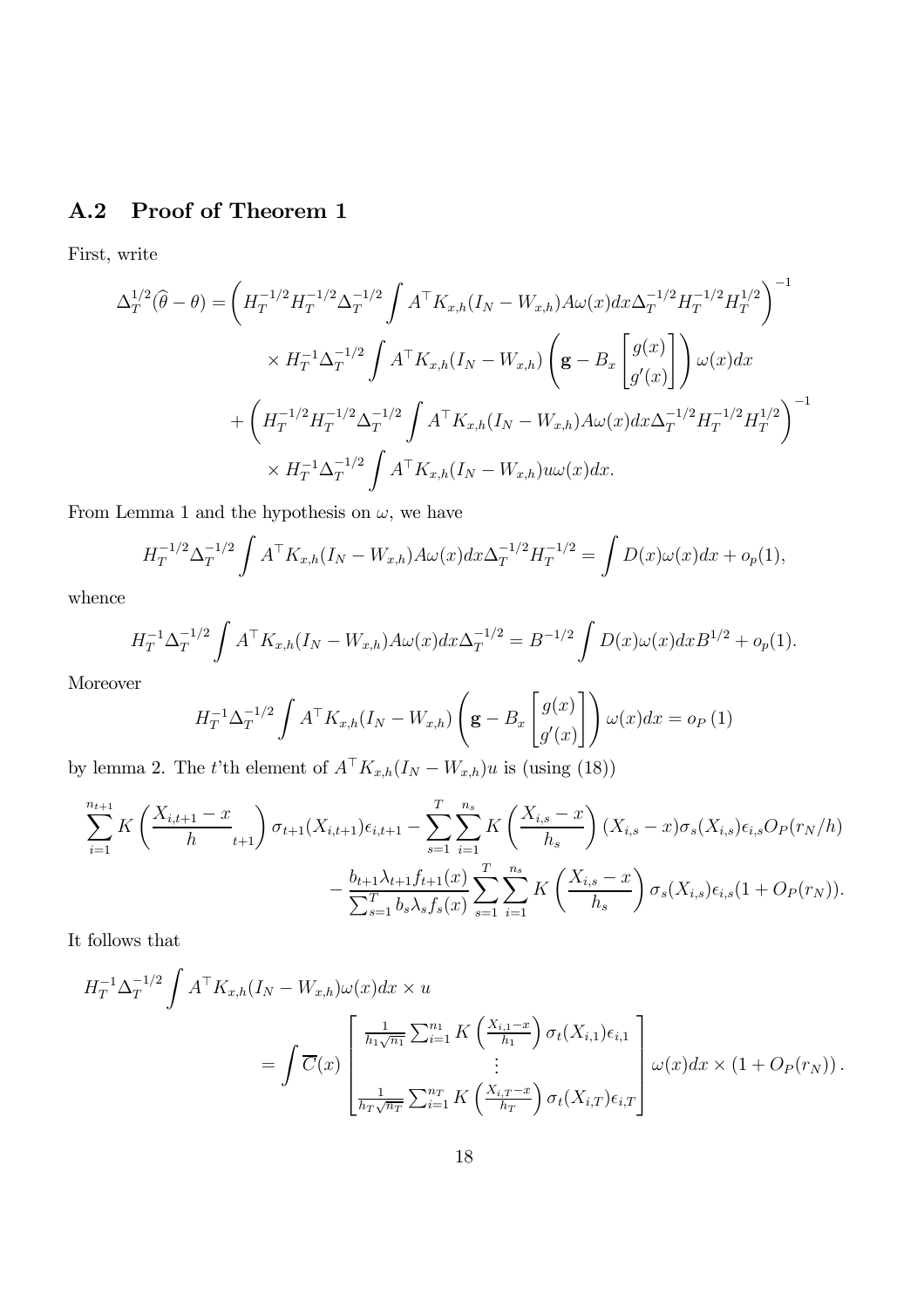Define  $(\overline{c}_t(x))_{t=1,\dots,T-1} = \gamma^{\top} \overline{C}(x)$  for arbitrary vectors  $\gamma \in \mathbb{R}^{T-1}$ . Then

$$
\sum_{t=1}^{T} \frac{1}{\sqrt{n_t}} \int \overline{c}_t(x) \frac{1}{h_t} \sum_{i=1}^{n_t} K\left(\frac{X_{i,t} - x}{h_t}\right) \omega(x) dx \times \sigma_t(X_{i,t}) \epsilon_{i,t}
$$

$$
= \sum_{t=1}^{T} \frac{1}{\sqrt{n_t}} \sum_{i=1}^{n_t} \overline{c}_t(X_{i,t}) \omega(X_{i,t}) \sigma_t(X_{i,t}) \epsilon_{i,t} + o_p(1),
$$

by changing variables and dominated convergence. Using standard arguments the vector  $Z_n$  =  $(Z_{n1},\ldots,Z_{nT})^{\top}$ , where

$$
Z_{nt} = \frac{1}{\sqrt{n_t \int \sigma_t^2(x) \overline{c}_t^2(x) \omega^2(x) f_t(x) dx}} \sum_{i=1}^{n_t} \overline{c}_t(X_{i,t}) \omega(X_{i,t}) \sigma_t(X_{i,t}) \epsilon_{i,t} \quad t = 1, \ldots T,
$$

is jointly asymptotically normal with mean zero and identity variance covariance matrix. It follows that

$$
\gamma^{\top} H_T^{-1} \Delta_T^{-1/2} \int A^{\top} K_{x,h}(I_N - W_{x,h}) \omega(x) dx \times u = i_T^{\top} \Psi_{\gamma}^{1/2} Z_n + o_p(1) \xrightarrow{\mathcal{D}} N\left(0, i_T^{\top} \Psi_{\gamma} i_T\right),
$$

where  $\Psi_{\gamma} = \text{diag}\left\{\int \sigma_t^2(x)\overline{c}_t^2(x)\omega^2(x)f_t(x)dx\right\}$ . Hence  $i_T^{\top}\Psi_{\gamma}i_T$  equals

$$
\sum_{t=1}^T \int \sigma_t^2(x) \overline{c}_t^2(x) \omega^2(x) f_t(x) dx = \gamma^{\top} \int \overline{C}(x) \Psi(x) \overline{C}(x)^{\top} \omega^2(x) dx \gamma = \gamma^{\top} \int \Omega(x) \omega^2(x) dx \gamma
$$

Therefore, by the Cramer-Wold device

$$
H_T^{-1} \Delta_T^{-1/2} \int A^\top K_{x,h}(I_N - W_{x,h}) \omega(x) dx \times u \stackrel{\mathcal{D}}{\longrightarrow} N\left(0, \int \Omega(x) \omega^2(x) dx\right)
$$

■

The result follows.

#### A.3 Proof of Theorem 2

Let

$$
\beta_T(x) = \frac{1}{2} \mu_2 \frac{\sum_{t=1}^T \lambda_t b_t^3 f_t(x)}{\sum_{t=1}^T \lambda_t b_t f_t(x)} g''(x).
$$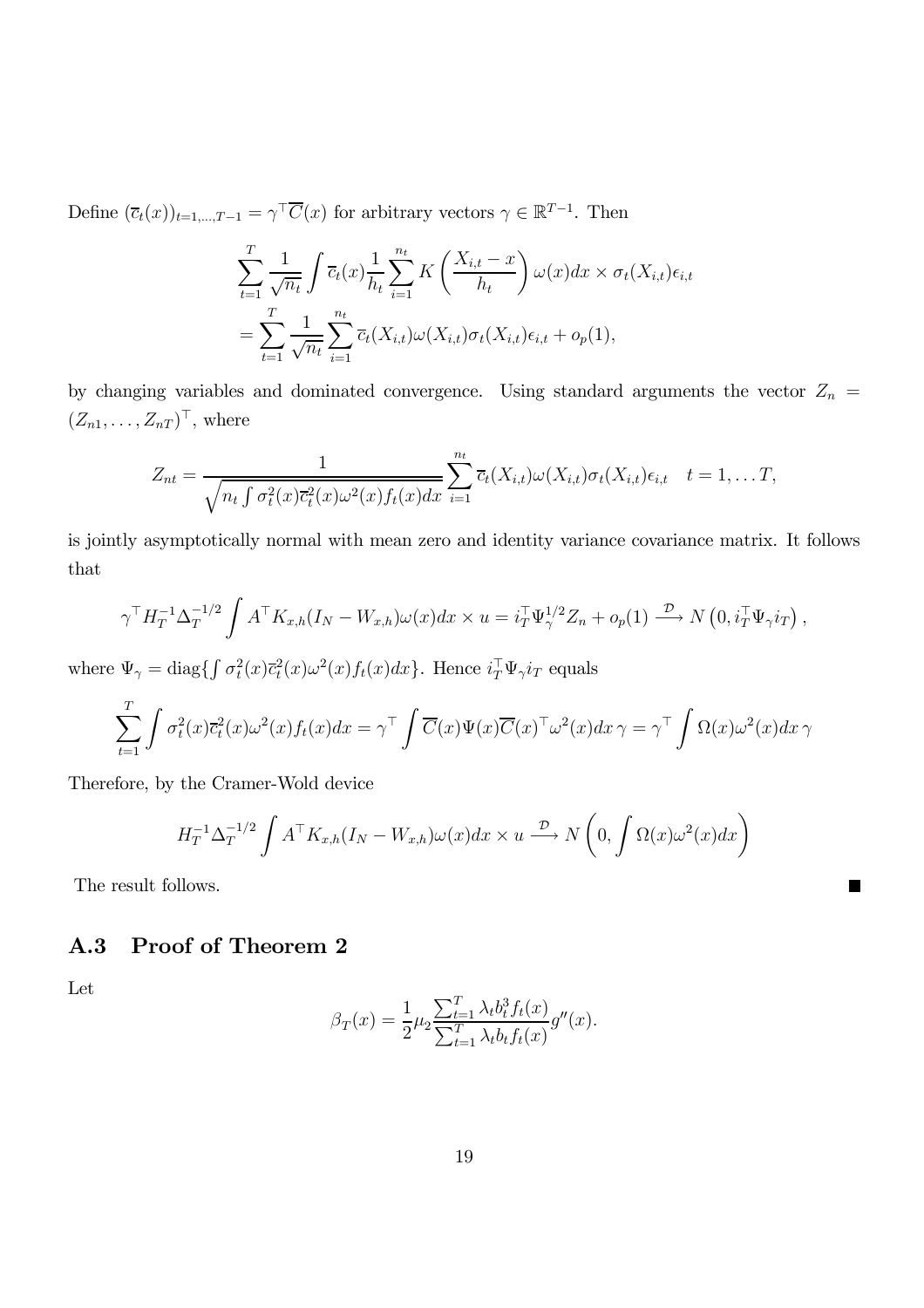We see that

$$
\sqrt{Nh} \left( \hat{g}(x) - g(x) - h^2 \beta_T(x) \right)
$$
  
=  $\sqrt{Nh} \left( \begin{bmatrix} 1 & 0 \end{bmatrix} (B_x^\top K_{x,h} B_x)^{-1} B_x^\top K_{x,h} (Y - A\theta) - h^2 \beta_T(x) \right)$   
 $- \sqrt{Nh} \begin{bmatrix} 1 & 0 \end{bmatrix} (B_x^\top K_{x,h} B_x)^{-1} B_x^\top K_{x,h} A \Delta_T^{-1/2} \Delta_T^{1/2} (\hat{\theta} - \theta)$   
=  $\sqrt{Nh} \left( \begin{bmatrix} 1 & 0 \end{bmatrix} (B_x^\top K_{x,h} B_x)^{-1} B_x^\top K_{x,h} (Y - A\theta) - h^2 \beta_T(x) \right) + o_P(1)$ 

using the results of the previous section and (18). Note that

$$
\begin{bmatrix} 1 & 0 \end{bmatrix} (B_x^\top K_{x,h} B_x)^{-1} B_x^\top K_{x,h} (Y - A\theta)
$$

is the pooled local linear regression estimator of x based on the independent data  $Y_{i,t}^* = g(X_{i,t}) +$  $\sigma_t(X_{i,t})\epsilon_{i,t}$  and the covariates  $X_{i,t}$ . We may rewrite this as

$$
\begin{aligned}\n\begin{bmatrix} 1 & 0 \end{bmatrix} (B_x^\top K_{x,h} B_x)^{-1} B_x^\top K_{x,h} Y^* &= \begin{bmatrix} 1 & 0 \end{bmatrix} (B_x^\top K_{x,h} B_x)^{-1} B_x^\top K_{x,h} B_x \begin{bmatrix} g(x) \\ g'(x) \end{bmatrix} \\
&\quad + \begin{bmatrix} 1 & 0 \end{bmatrix} (B_x^\top K_{x,h} B_x)^{-1} B_x^\top K_{x,h} \begin{bmatrix} \mathbf{g} - B_x \end{bmatrix} \begin{bmatrix} g(x) \\ g'(x) \end{bmatrix} \end{aligned}\n\end{aligned}
$$

The first term is  $g(x)$ . To find the second term we note that by (15)

$$
\begin{bmatrix} 1 & 0 \end{bmatrix} (B_x^\top K_{x,h} B_x)^{-1} = \begin{bmatrix} \frac{1}{Nh \sum_1^T b_s \lambda_s f_s(x)} (1 + O_P(r_N)) & \frac{1}{Nh} O_P(r_N) \end{bmatrix}.
$$

Using this and (20) the second term becomes

$$
\frac{Nh^3 \sum_{t=1}^T \lambda_t b_t^3 f_t(x) \frac{g''(x)}{2} \mu_2}{Nh \sum_{1}^T b_s \lambda_s f_s(x)} (1 + O_P(r_N)) + h^3 (1 + O_P(r_N)) + O_P\left(r_N \frac{Nh^4}{Nh}\right)
$$
  
=  $h^2 \beta_T(x) + o_P(1/\sqrt{Nh}).$ 

The final term is

$$
\frac{1}{\sum_{s=1}^{T} b_s \lambda_s f_s(x)} \cdot \frac{1}{Nh} \sum_{t=1}^{T} \sum_{i=1}^{n_t} K\left(\frac{X_{i,t} - x}{h}\right) \sigma_t(X_{i,t}) \epsilon_{i,t} (1 + O_P(r_N)) + O_P(r_N/\sqrt{Nh})
$$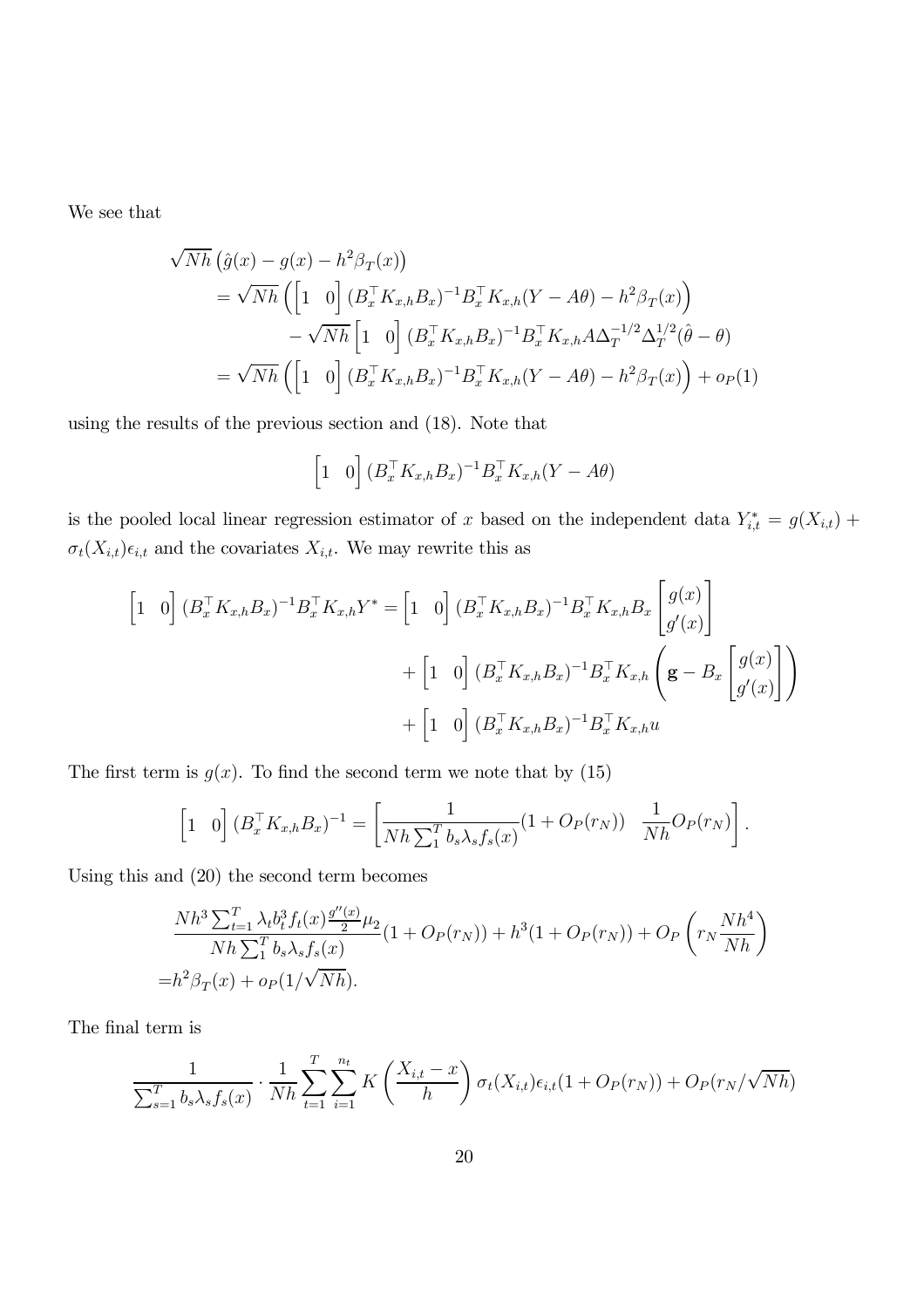which using standard arguments is easily shown to be asymptotically normal with mean 0 and variance

$$
\frac{1}{Nh} ||K||_2^2 \frac{\sum_{s=1}^T \lambda_s b_s \sigma_s^2(x) f_s(x)}{\left(\sum_{s=1}^T \lambda_s b_s f_s(x)\right)^2}.
$$

 $\blacksquare$ 

#### A.4 Proof of Theorem 3

First note that in the asymptotic set-up of Theorem 3

where

$$
r_N = \max_{s=1,\dots,T} h_s + \sqrt{\frac{\log n_s}{n_s h_s}} = O\left(h + \sqrt{\frac{\log N}{Nh}}\right)
$$

We have

$$
\sum_{t=2}^{T} (\hat{\theta}_t - \theta_t)^2 = \left( \int (Y^*)^{\top} (I_N - W_{x,h}) K_{x,h} A\omega(x) dx \right) \left( \int A^{\top} K_{x,h} (I_N - W_{x,h}) A\omega(x) dx \right)^{-1}
$$
  
 
$$
\times \left( \int A^{\top} K_{x,h} (I_N - W_{x,h}) A\omega(x) dx \right)^{-1} \left( \int A^{\top} K_{x,h} (I_N - W_{x,h}) Y^* \omega(x) dx \right)
$$
  
 
$$
\leq \frac{1}{\zeta_N^2} \left( \int (Y^*)^{\top} (I_N - W_{x,h}) K_{x,h} A\omega(x) dx \right) \left( \int A^{\top} K_{x,h} (I_N - W_{x,h}) Y^* \omega(x) dx \right)
$$

where

$$
\zeta_N = \inf_{z: z^{\top}z = 1} z^{\top} \int A^{\top} K_{x,h} (I_N - W_{x,h}) A \omega(x) dx z
$$

is the smallest eigenvalue of  $\int A^{\top}K_{x,h}(I_N - W_{x,h})A\omega(x)dx$ . This may be bounded from below by  $\int \zeta_N(x)\omega(x)dx$  with

$$
\zeta_N(x) = \inf_{z: z^\top z = 1} z^\top A^\top K_{x,h}(I_N - W_{x,h}) A z
$$

the smallest eigenvalue of

$$
A^{\top} K_{x,h}(I_N - W_{x,h})A = \text{diag}(\underline{\mathbf{s}}_0(x)) - [\underline{\mathbf{s}}_0(x) \ \underline{\mathbf{s}}_1(x)] \begin{bmatrix} s_0(x) & s_1(x) \\ s_1(x) & s_2(x) \end{bmatrix}^{-1} \begin{bmatrix} \underline{\mathbf{s}}_0(x)^{\top} \\ \underline{\mathbf{s}}_1(x)^{\top} \end{bmatrix}
$$
(21)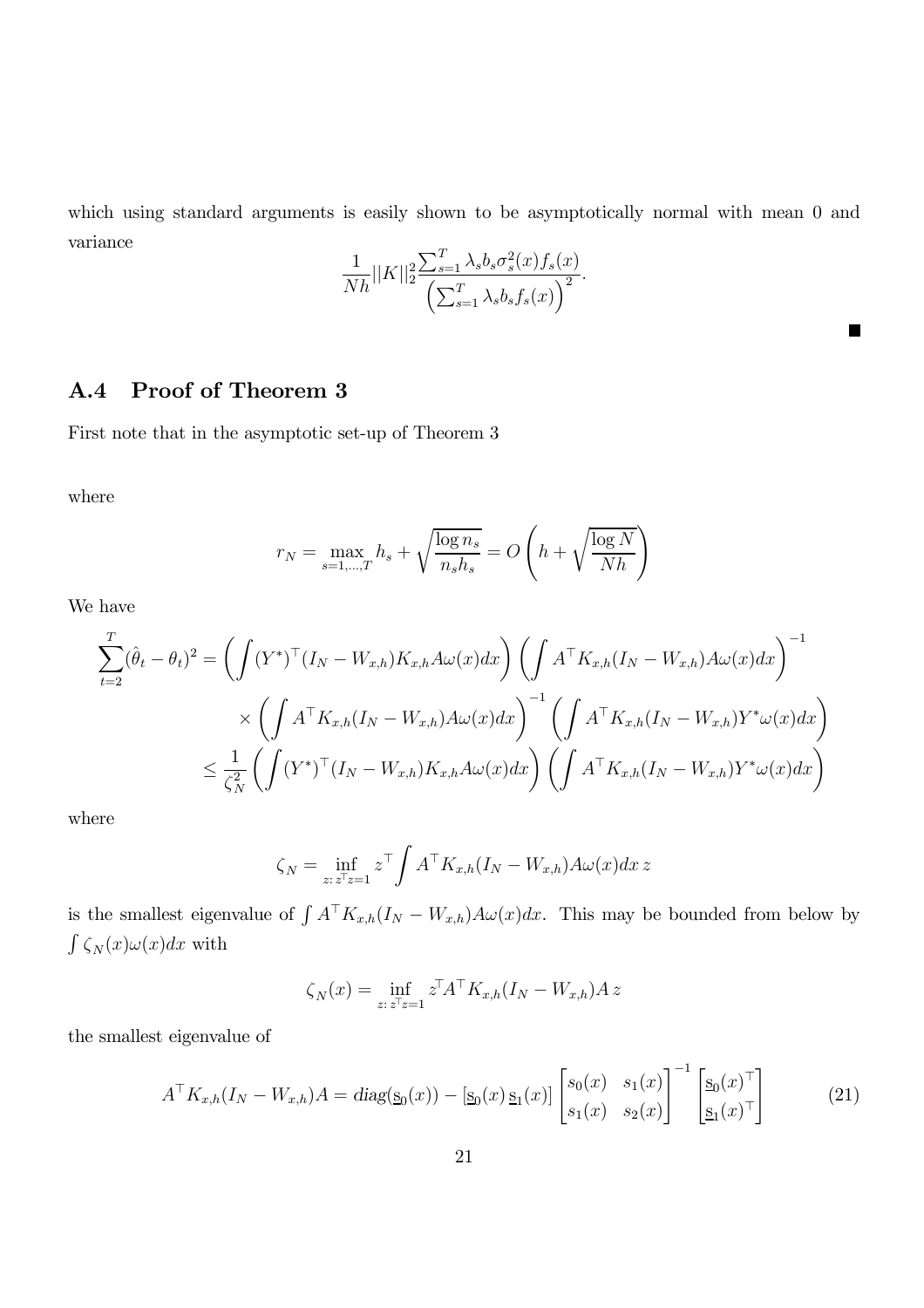where  $s_0(x)$ <sup> $\vdash$ </sup> = (s<sub>0,2</sub>(x), s<sub>0,3</sub>(x), ..., s<sub>0,T</sub>(x)) and  $s_1(x)$ <sup> $\vdash$ </sup> = (s<sub>1,2</sub>(x), s<sub>1,3</sub>(x), ..., s<sub>1,T</sub>(x)). Hence, we need to bound

$$
z^{\top}A^{\top}K_{x,h}(I_N - W_{x,h})A z = \frac{\sum_{t=2}^{T} z_t^2 s_{0,t}(x) \cdot s_0(x) - \left(\sum_{t=2}^{T} z_t s_{0,t}(x)\right)^2}{s_0(x) - s_1(x)^2/s_2(x)} + \sum_{t=2}^{T} z_t^2 s_{0,t}(x) \cdot \frac{s_1(x)^2}{s_2(x)s_0(x) - s_1(x)^2} + \frac{2s_1(x)\sum_{t=2}^{T} z_t s_{0,t}(x)\sum_{t=2}^{T} z_t s_{1,t}(x) - \left(\sum_{t=2}^{T} z_t s_{1,t}(x)\right)^2 s_0(x)}{s_2(x)s_0(x) - s_1(x)^2}
$$
\n(22)

away from 0. The first term of (22) may be re-written as

$$
\left(\sum_{s=2}^{T} s_{0,s}(x)\right)^2 \frac{\sum_{t=2}^{T} z_t^2 s_{0,t}(x) / \sum_{s=2}^{T} s_{0,s}(x) - \left(\sum_{t=2}^{T} z_t s_{0,t}(x) / \sum_{s=2}^{T} s_{0,s}(x)\right)^2}{s_0(x) - s_1(x)^2 / s_2(x)} + \frac{s_{0,1}(x)}{s_0(x) - s_1(x)^2 / s_2(x)} \sum_{t=2}^{T} z_t^2 s_{0,t}(x)
$$

Of these two terms, the first one is non-negative and the second may be bounded from below by

$$
\frac{s_{0,1}(x)}{s_0(x) - s_1(x)^2/s_2(x)} \min_{s=2,\dots,T} s_{0,s}(x) = \frac{Nh}{T} \frac{b_1 \lambda_1^* f_1(x)}{\frac{1}{T} \sum_{t=1}^T b_t \lambda_t^* f_t(x)} \min_{t=2,\dots,T} b_t \lambda_t^* f_t(x) (1 + O_P(r_N))
$$

The second term of (22) is non-negative (and of smaller order than the first) whereas the third term is of order

$$
\frac{(Nh^2/T \cdot O_P(r_N))^2 Nh/T \cdot (1 + O_P(r_N))}{N^2h^4/T^2 \cdot (1 + O_P(r_N))} = O_P(Nhr_N^2/T)
$$

It now follows that

$$
\frac{T^2}{Nh}\zeta_N \ge \int \frac{b_1\lambda_1^* f_1(x)}{\frac{1}{T} \sum_{t=1}^T b_t \lambda_t^* f_t(x)} \min_{t=2,\dots,T} b_t \lambda_t^* f_t(x) \cdot \omega(x) dx \left(1 + O_P(r_N)\right) + O_P(r_N^2)
$$

which is bounded away from 0 by assumptions A3, A6, B1 and B2. Thus we need to show that

$$
\left(\int \frac{T}{Nh}(Y^*)^\top (I_N - W_{x,h}) K_{x,h} A\omega(x) dx\right) \left(\int \frac{T}{Nh} A^\top K_{x,h} (I_N - W_{x,h}) Y^* \omega(x) dx\right) \tag{23}
$$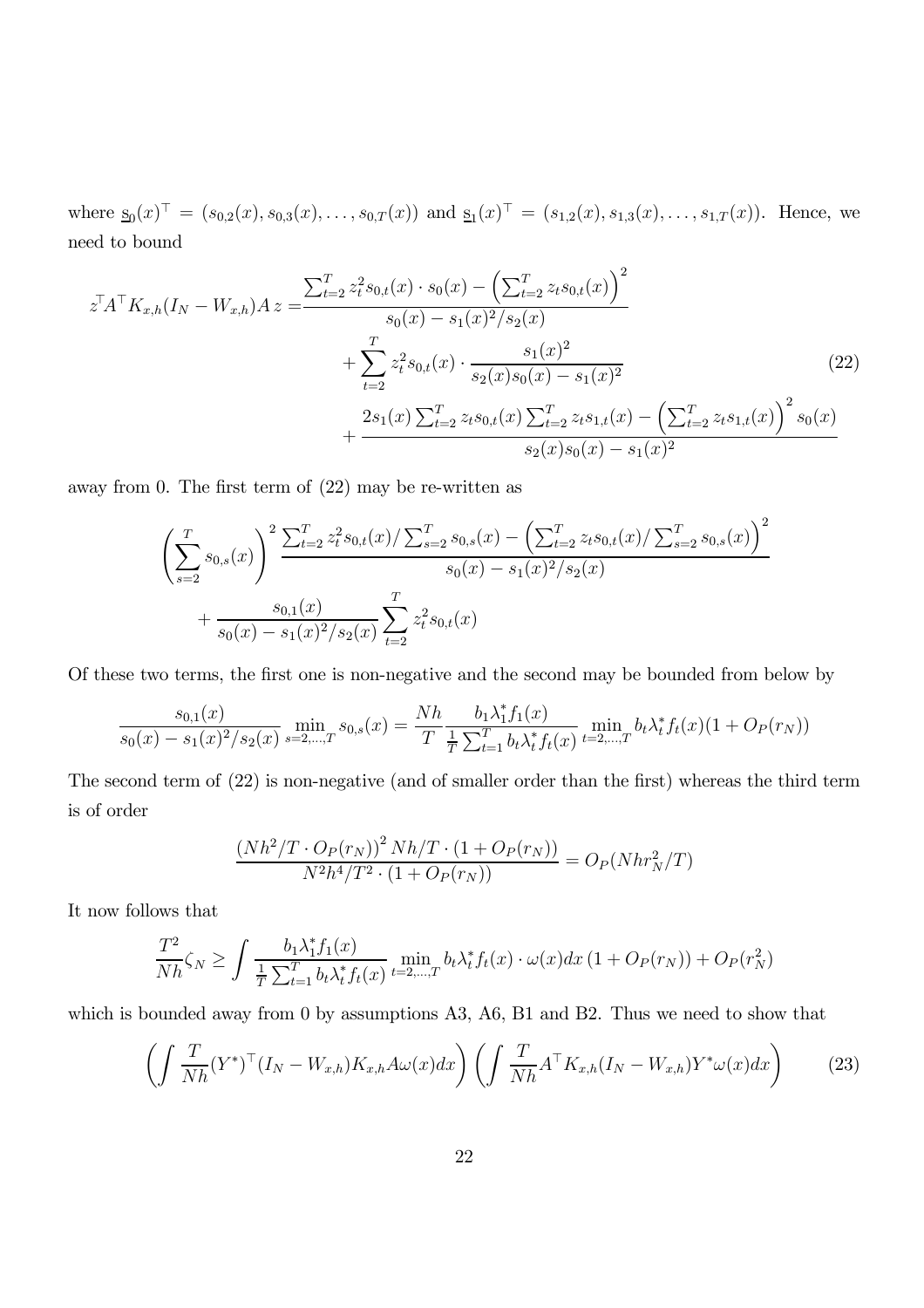is  $o_P(1)$ . Using (14) it suffices to bound

$$
\left(\frac{T}{Nh} \int A^{\top} K_{x,h}(I_N - W_{x,h}) \left(\mathbf{g} - B_x \begin{bmatrix} g(x) \\ g'(x) \end{bmatrix} \right) \omega(x) dx\right)^{\top} \times \left(\frac{T}{Nh} \int A^{\top} K_{x,h}(I_N - W_{x,h}) \left(\mathbf{g} - B_x \begin{bmatrix} g(x) \\ g'(x) \end{bmatrix} \right) \omega(x) dx\right)
$$
\n(24)

and

$$
\left(\frac{T}{Nh}\int A^{\top}K_{x,h}(I_N - W_{x,h})u\omega(x)dx\right)^{\top} \left(\frac{T}{Nh}\int A^{\top}K_{x,h}(I_N - W_{x,h})u\omega(x)dx\right)
$$
\n(25)

Applying lemma 2 we see that the t'th element of first term of (??) (the "bias term") is  $O_P(n_{t+1}h_{t+1}^2r_N)$ so that (24) is

$$
O_P\left(T^2 \frac{\sum_{t=2}^T (n_t h_t^2 r_N)^2}{N^2 h^2}\right) = O_P\left(T^2 h^2 \sum_{t=2}^T \left(\frac{n_t}{N}\right)^2 r_N^2\right) = O_P(T h^2 r_N^2) = o_P(1)
$$

For the vector containing the second term (??) (the "variance term") we write

$$
\int A^{\top} K_{x,h}(I_N - W_{h,x}) u \omega(x) dx u = \int C^*(x) \begin{bmatrix} \sum_{i=1}^{n_1} \sigma_1(X_{i,1}) K\left(\frac{X_{i,1}-x}{h_1}\right) \cdot \epsilon_{i,1} \\ \vdots \\ \sum_{i=1}^{n_T} \sigma_T(X_{i,T}) K\left(\frac{X_{i,T}-x}{h_T}\right) \cdot \epsilon_{i,T} \end{bmatrix} \omega(x) dx
$$
  
  $\times (1 + O_P(r_N))$ 

where  $C^* = [0|I_{T-1}] - \frac{v^* i_T^{\top}}{\sum_{s=1}^T v_s^*}$ , with  $v^* = (v_s^*)_{s=2,\dots,T}^{\top}$  and  $v_s^* = \lambda_s^* b_s f_s(x)$  for  $s = 1,\dots,T$ . Ignoring the remainder term we get

$$
\int \left[ \frac{\sum_{i=1}^{n_2} \sigma_2(X_{i,2}) K\left(\frac{X_{i,2}-x}{h_2}\right) \cdot \epsilon_{i,2}}{\sum_{i=1}^{n_2} \sigma_T(X_{i,T}) K\left(\frac{X_{i,T}-x}{h_T}\right) \cdot \epsilon_{i,T}} \right] \omega(x) dx - \int v^* \frac{\sum_{t=1}^T \sum_{i=1}^{n_t} \sigma_t(X_{i,t}) K\left(\frac{X_{i,t}-x}{h_t}\right) \cdot \epsilon_{i,t}}{\sum_{s=1}^T v_s^*} \omega(x) dx
$$

and since all terms have expectation 0, it suffices to show that

and

$$
\frac{T^2}{N^2 h^2} \sum_{s=2}^T Var \left[ \sum_{t=1}^T \sum_{i=1}^{n_t} \sigma_t(X_{i,t}) \epsilon_{i,t} \int \frac{v_s^*}{\sum_{s=1}^T v_s^*} K \left( \frac{X_{i,t} - x}{h_t} \right) \omega(x) dx \right]
$$
(26)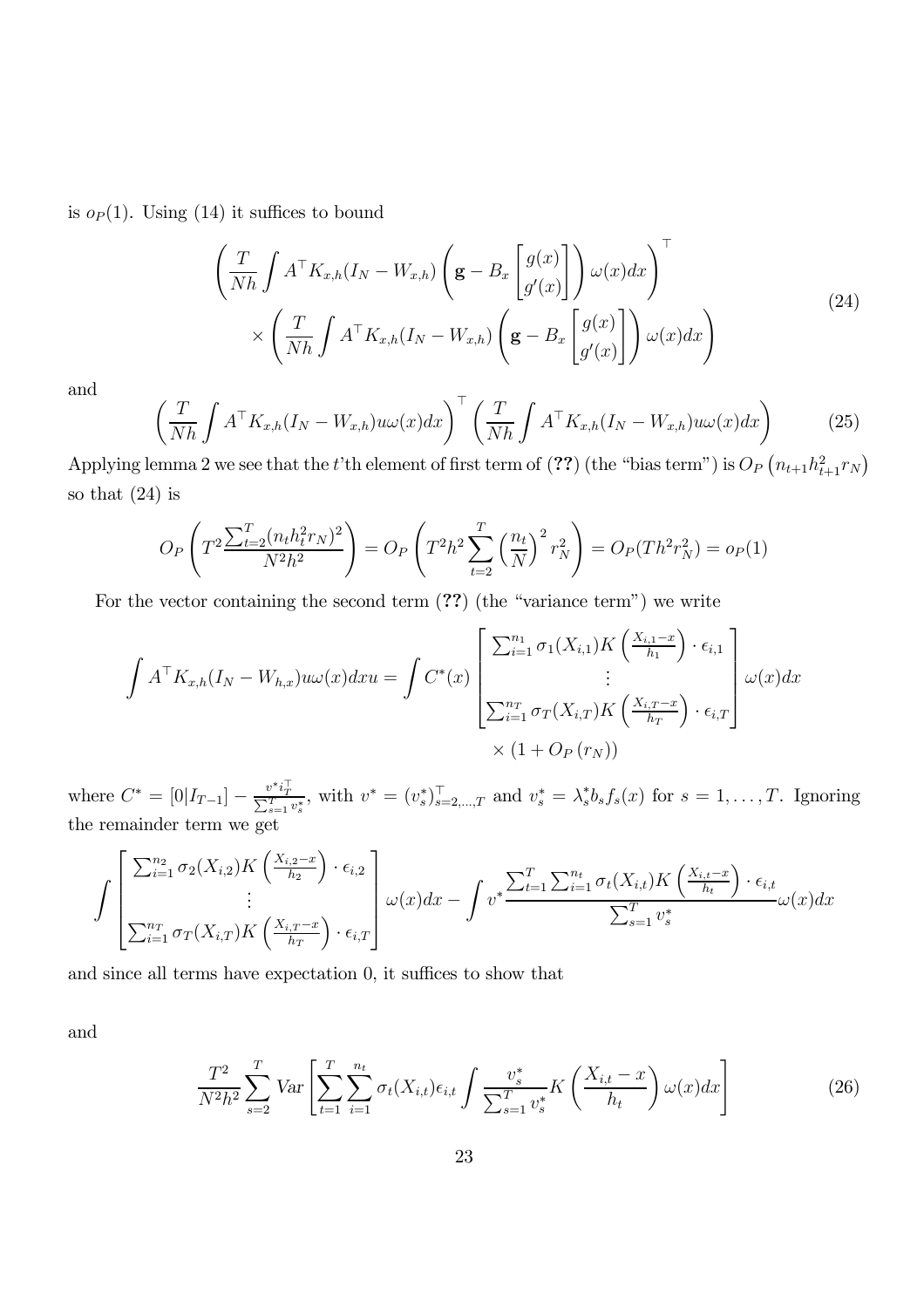go to 0. Here (??) may be bounded as follows:

$$
\frac{T^2}{N^2h^2} \sum_{t=2}^T Var \left[ \sum_{i=1}^{n_t} \sigma_t(X_{i,t}) \int K \left( \frac{X_{i,t} - x}{h_t} \right) \omega(x) dx \cdot \epsilon_{i,t} \right]
$$

$$
\leq \text{const} \frac{T^2}{Nh^2} \int \sum_{t=1}^T \sigma_t^2(x) \frac{n_t}{N} f_t(x) dx = O\left(\frac{T^2}{Nh^2}\right)
$$

using assumption B3, whereas (26) may be bounded as follows:

$$
\frac{T^2}{N^2h^2} \sum_{s=2}^T Var \left[ \sum_{t=1}^T \sum_{i=1}^{n_t} \sigma_t(X_{i,t}) \epsilon_{i,t} \int \frac{v_s^*}{\sum_{s=1}^T v_s^*} K \left( \frac{X_{i,t} - x}{h_t} \right) \omega(x) dx \right]
$$
  

$$
\leq \text{const} \frac{T}{Nh^2} \int \sum_{t=1}^T \sigma_t^2(x) \frac{n_t}{N} f_t(x) dx = O\left(\frac{T}{Nh^2}\right)
$$

## References

- [1] Arellano, M. (2003). Panel Data Econometrics. Oxford University Press, Oxford.
- [2] Bai, J. 2003. Inferential theory for factor models of large dimension. Econometrica 71, 135 171
- [3] Bai, J. 2004. Estimating cross-section common stochastic trends in nonstationary panel data. Journal of Econometrics  $122$ ,  $137 - 183$ .
- [4] Bai, J., and S. Ng. 2002. Determining the number of factors in approximate factor models. Econometrica 70, 191 — 221.
- [5] Berry, S., O.B. Linton, and A. Pakes (2004). Limit Theorems for Estimating the Parameters of Differentiated Product Demand Systems. Review of Economic Studies 71, 613 – 654.
- [6] Carter, L.R. and Lee, R. D. (1992). Modelling and forecasting U.S mortality. Journal of the American Statistical Association. 87, 659 - 671.
- [7] Connor, G. and O. Linton (2002). Semiparametric Estimation of a Characteristic-based Factor Model of Common Stock Returns. Forthcoming in Journal of Empirical Finance.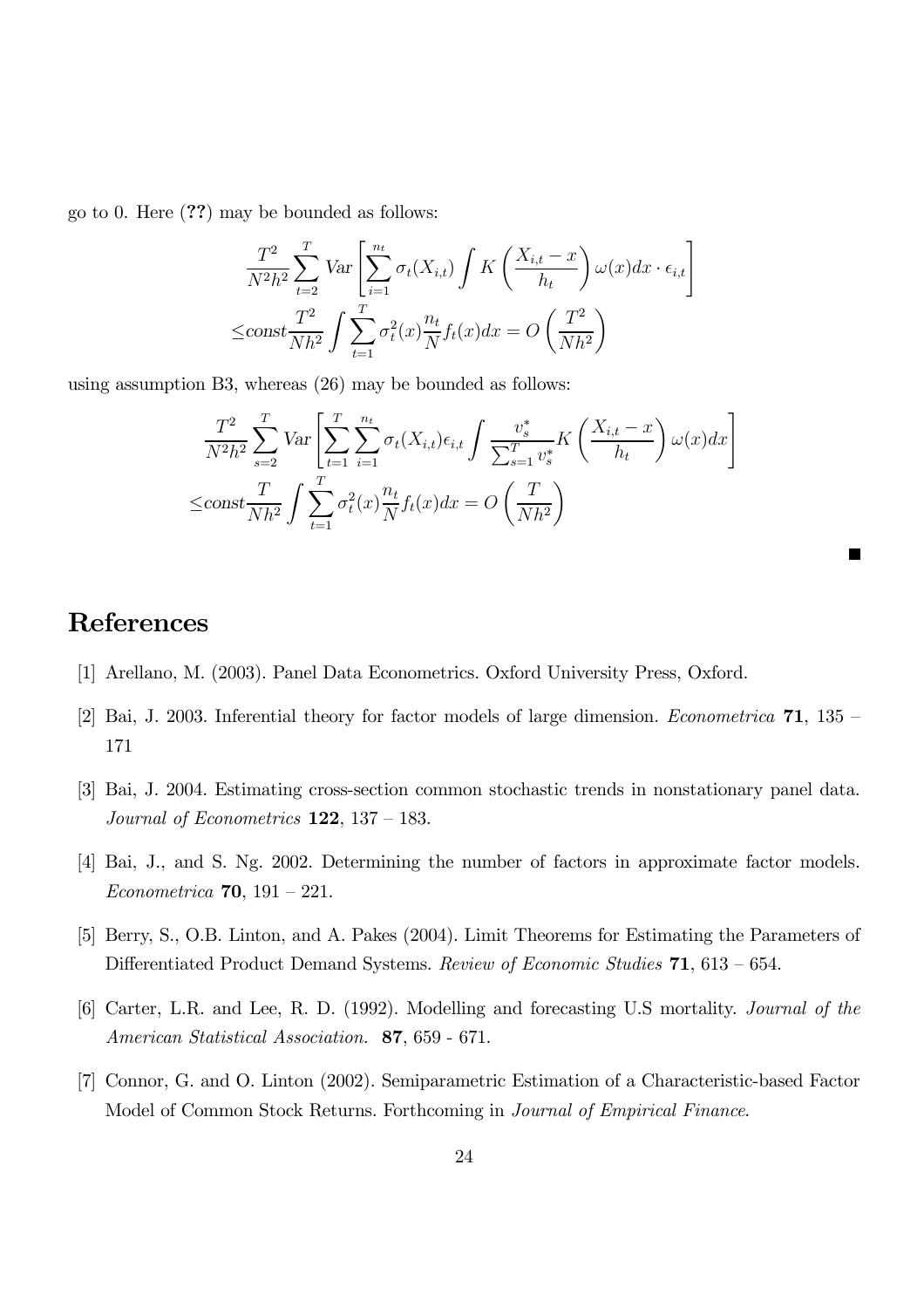- [8] Fan, J. and R. Li (2004). New estimation and model selection procedures for semiparametric modeling in longitudinal data analysis. Journal of the American Statistical Association 99, 710- 723.
- [9] Fan, J., T. Huang and R. Li (2007). Analysis of longitudinal data with semiparametric estimation of covariance function. Journal of the American Statistical Association 102, 632-641.
- [10] Fan, J., and I. Gijbels (1996). Local Polynomial Modelling and Its Applications Chapman and Hall.
- [11] Fan, J. and Q. Yao (2003). Nonlinear Time Series Analysis. Springer, Berlin.
- [12] Fengler M.R., W.K. Härdle and E. Mammen (2007). A semiparametric factor model for implied volatility surface dynamics Journal of Financial Econmetrics 5, 189 — 218
- [13] Hansen, L.H., B. Nielsen and J.P. Nielsen (2004). Two sided analysis of variance with a latent time series. Nuffield College, Oxford University 2004-W25.
- [14] Hsiao, C. (1986). Analysis of Panel Data. Cambrdige University Press, Cambridge.
- [15] Jorgensen, D.W. (1986). Econometric methods for modelling producer behaviour. Handbook of Econometrics, vol 2. Eds, Z. Grilliches and M. Intrilligator.
- [16] Kyriazidou, E. (1997). Estimation of a panel data sample selection model. Econometrica 65, 1335 — 1364
- [17] Linton, O.B. and J.P. Nielsen, 1995, A kernel method of estimating structured nonparametric regression based on marginal integration, *Biometrika* 82,  $93 - 100$ .
- [18] Mammen, E., B. Støve, and D. Tjøstheim (2006). Nonparametric Additive Models for Panels of Time Series, manuscript.
- [19] Pesaran, M.H. (2006). Estimation and inference in large heterogeneous panels with a multifactor error structure *Econometrica* **74**, 967 – 1012.
- [20] Phillips. P.C.B., and H.R. Moon. 1999. Linear regression limit theory for nonstationary panel data. Econometrica 67, 1057 — 1113.